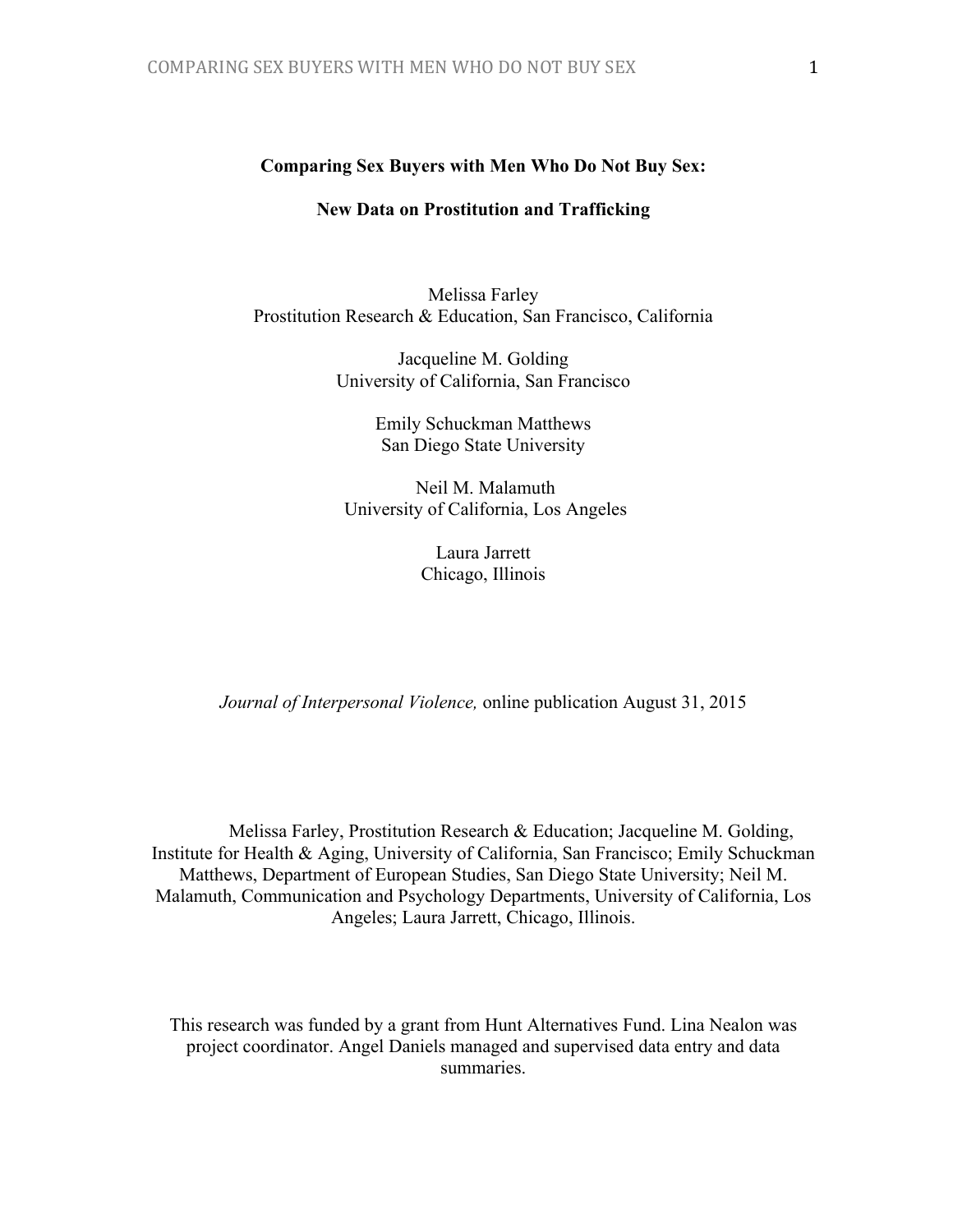# Abstract

We investigated attitudes and behaviors associated with prostitution and sexual aggression among 101 men who buy sex and 101 age-, education-, and ethnicity-matched men who did not buy sex. Both groups tended to accept rape myths, be aware of harms of prostitution and trafficking, express ambivalence about the nature of prostitution, and believe that jail time and public exposure are the most effective deterrents to buying sex. Sex buyers were more likely than men who did not buy sex to report sexual aggression and likelihood to rape. Men who bought sex scored higher on measures of impersonal sex and hostile masculinity and had less empathy for prostituted women, viewing them as intrinsically different from other women. When compared with non-sex-buyers, these sefindings indicate that men who buy sex share certain key characteristics with men at risk for committing sexual aggression as documented by research based on the leading scientific model of the characteristics of non-criminal sexually aggressive men, the Confluence Model of sexual aggression.

*Keywords:* prostitution, trafficking, sexual aggression, rape, hostile masculinity, sex buyers, demand, rape myths, demand, impersonal sex, violence against women, Confluence Model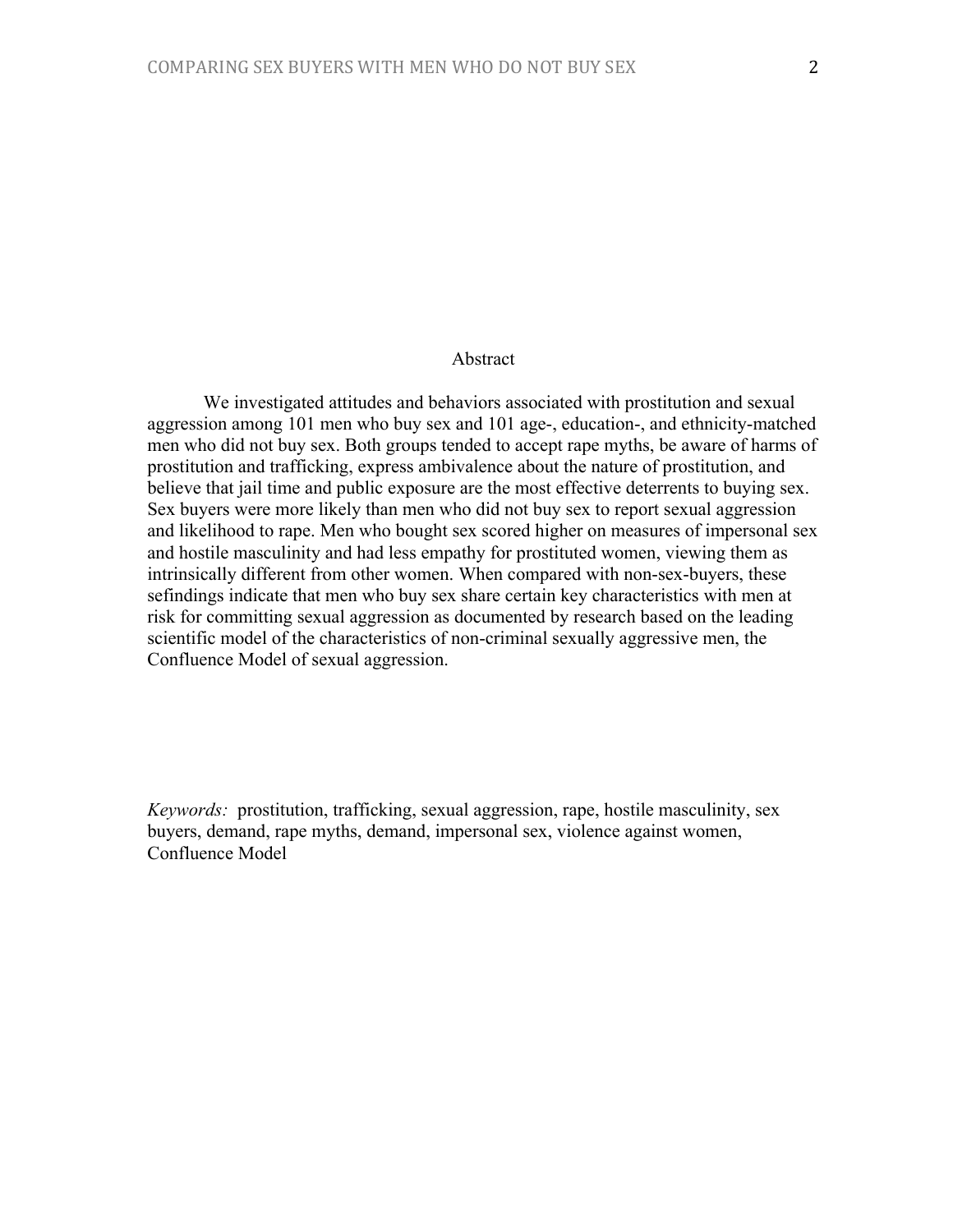# Comparing Sex Buyers with Men Who Do Not Buy Sex: New Data on Prostitution and Trafficking

Researchers of prostitution have been largely polarized into two camps based on whether they understand prostitution to be primarily sexual labor (Jenness, 1990; Leigh, 1997; Milrod & Weitzer, 2012) or primarily sexual abuse (Deer, 2010; Dworkin, 2000; Leidholdt, 1993). Differences in perspective can be discerned in differing perceptions of power relations, for example, whether or not payment for sex acts in a context of poverty, sexism, and racism constitutes empowerment/agency or exploitation/abuse. The present study offers data relevant to these disparate models by investigating the characteristics of men who buy sex.

Although most research on prostitution – perhaps as much as 99% (Perkins, 1991) – focuses on women who sell/are sold as sex, men who buy sex are increasingly recognized as drivers of the sex trafficking<sup>1</sup> industry (Anderson & O'Connell-Davidson, 2003; Di Nicola, Cuaduro, Lombardi, & Ruspini, 2009; Shively, Kliorys, Wheeler, & Hunt, 2012). We examined whether men who buy sex differ from men who do not buy sex on some of the same factors as those distinguishing men at higher risk for sexual aggression from those at lower risk for such aggression. We assumed that work is not abuse from the client's standpoint and that the client would not be motivated by aggression toward the service provider. Is a sex buyer's use of a woman in prostitution motivated by the same dynamics that lead a person with resources to seek a service provider to clean their house or shine their shoes, or is the use of a woman in prostitution more akin to the dynamics seen in perpetrators of sexual violence? If parallels to the latter are found, this would more systematically address the question of whether sexual aggression and prostitution may have some common origins, such as a cultural climate that may breed an ideology that supports treating women as objects to be used in ways that differ from egalitarian social interactions. If buyers of sex, compared to those who do not buy sex, score higher on attitudes and behaviors of sexual aggression, given that prostitution is also a sexual practice, that result would empirically suggest that, for the consumer population, prostitution is a practice that is consistent with those attitudes and behaviors, making it more similar to a practice of sexual aggression than to the purchase of other services.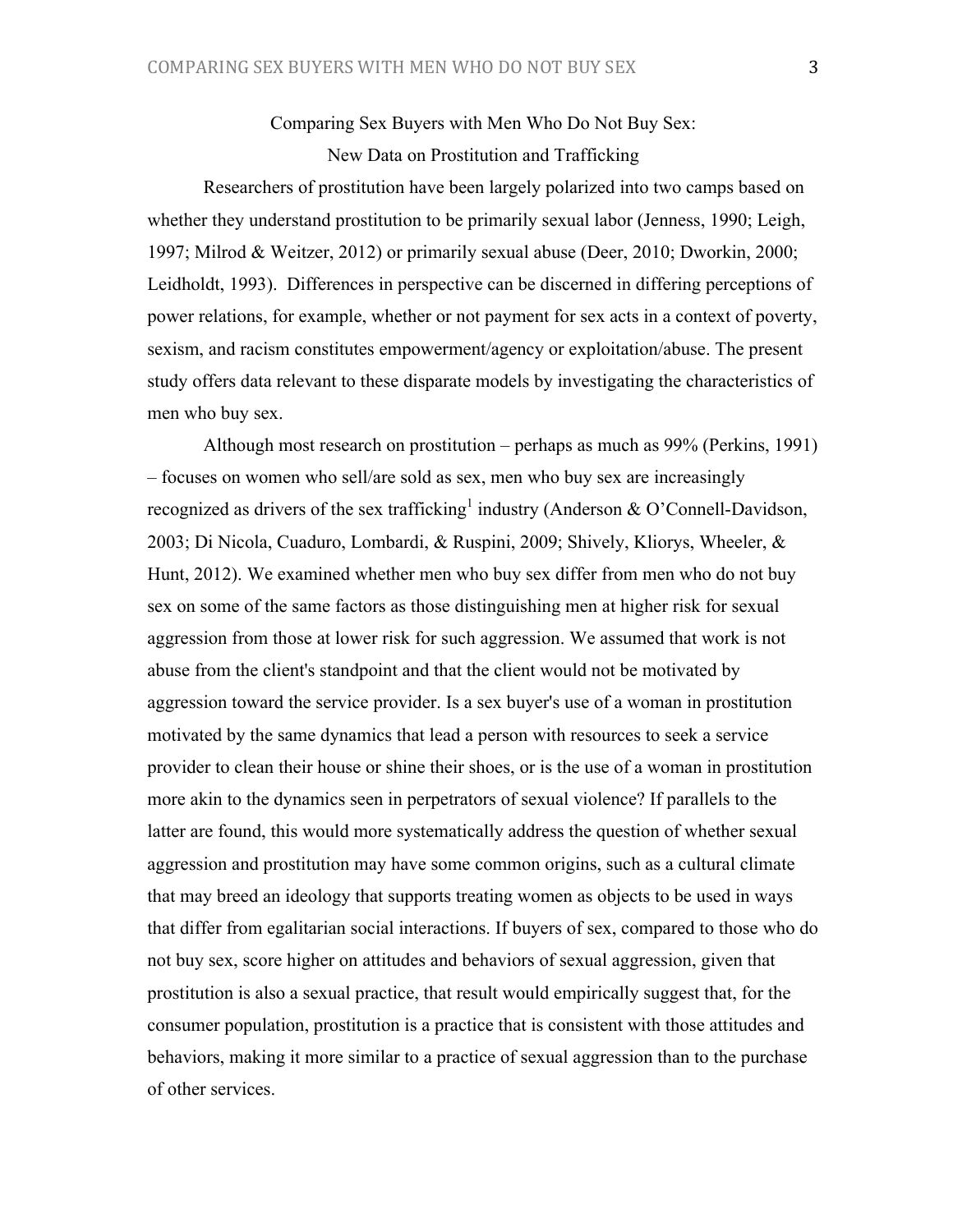We investigated sex buyers' sexual aggression because that is how prostitution is frequently described by those who have been in it and have exited: as an act of sexual aggression (Abramovich, 2005; Farley et al., 2003; Miller & Schwartz, 1995; Silbert & Pines, 1982, 1983). The question of whether prostitution is more like a job or whether it is more like abuse/sexual aggression is an important question on a societal level as well because it leads to very different policies. If prostitution is understood primarily as labor, then it needs to be legalized and regulated (as in the Netherlands, Germany, and Australia). If prostitution is understood primarily as abuse/sexual aggression, it needs to be abolished (as in Sweden, Norway, and Iceland).

Violence against women has been associated with attitudes that promote men's beliefs that they are entitled to sexual access to women, are superior to women, and are entitled to be sexual aggressors (Flood & Pease, 2009; Koss & Cleveland, 1997). Dehumanizing women or viewing them as inferior to men occurs through objectification, a process in which women are "made into a thing for others' sexual use" (American Psychological Association, 2007). Objectification is associated with increased aggression (Greitemeyer & McLatchie, 2011; Haslam, Loughnan, Reynolds, & Wilson, 2007). There is a significant association between acceptance of rape myths (for example, the notion that certain clothes worn by women signal a desire to be sexually assaulted) and acceptance of prostitution myths (for example, the notion that women become prostitutes because they like sex) (Cotton, Farley & Baron, 2002).

There is evidence for a connection between sexual aggression and prostitution. Buying sex has been associated with men's perpetration of gender-based violence, including perpetration of physical and sexual violence against intimate partners (Decker et al., 2009; Raj et al., 2008) and perpetration of rape against both partners and nonpartners (Jewkes et al., 2006; Monto & McRee, 2005). College-aged men who used women in prostitution reported having committed more sexually coercive behaviors than men who had not used women in prostitution (Schmidt, 2003). In samples of more than 1000 men each in Chile, Croatia, India, Mexico, and Rwanda, men who had ever paid for sex were more likely to perpetrate rape (Heilman, Herbert, & Paul-Gera, 2014).

We investigate attitudes and risk behaviors associated with the Confluence Model of sexual aggression, an empirical framework for a multifactorial integration of the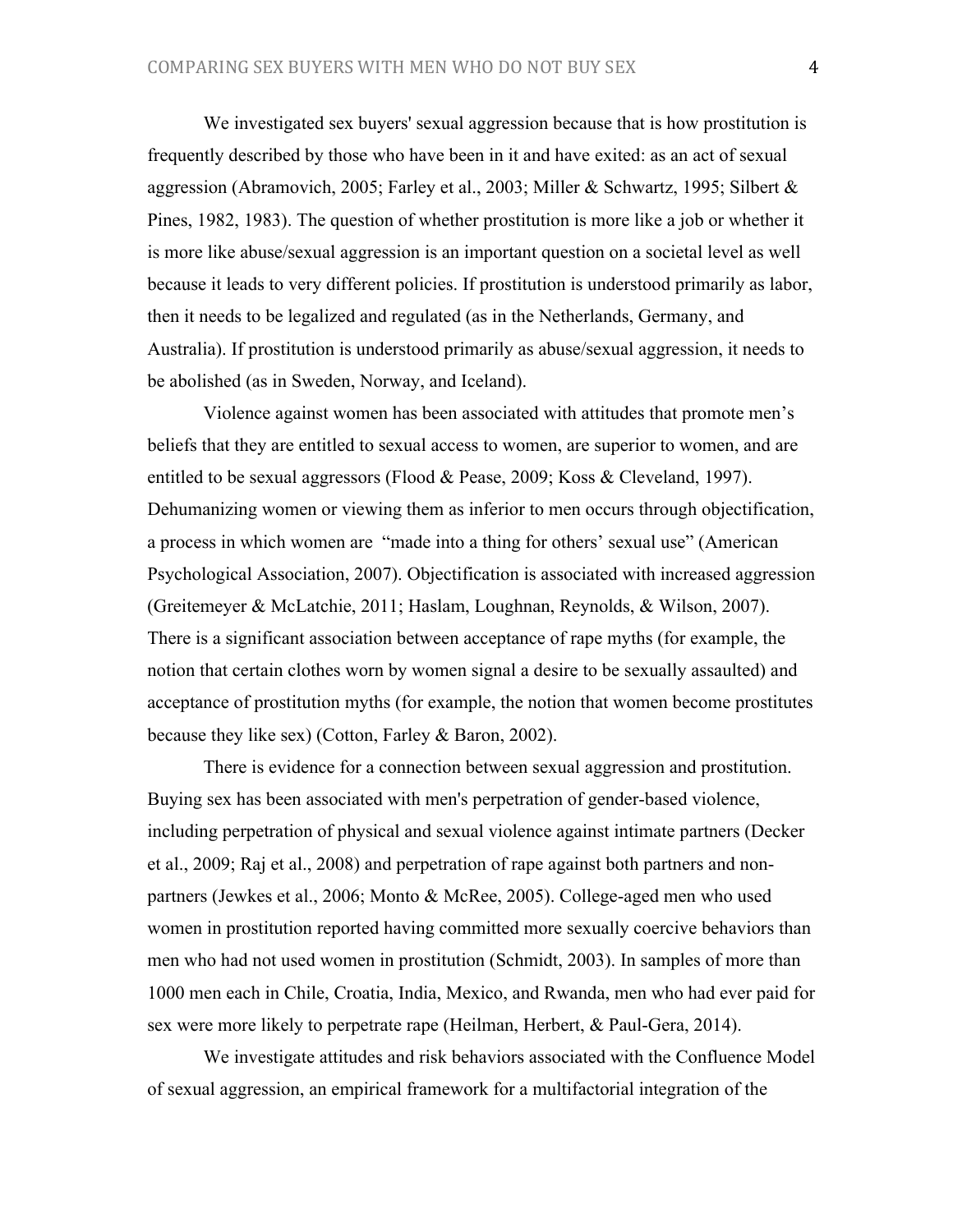characteristics of men likely to commit sexual aggression (Malamuth, Sockloskie, Koss, & Tanaka, 1991). The Confluence Model is "… the most commonly used etiologic model of sexual aggression in nonincarcerated populations" (LeBreton, Baysinger, Abbey, & Jacques-Tiura, 2013, p. 817). Malamuth and Hald (in press) summarized evidence for components of this model. Key factors predictive of sexual aggression include promiscuity/impersonal sex, hostile masculine identification, narcissism, history of family violence, delinquency in adolescence, frequent pornography use, and attitudes supportive of aggression. Sexually aggressive male college students demonstrate greater hostility toward women, a stronger inclination toward dominance in relationships, and a greater acceptance of rape myths - factors in the Confluence Model (Abbey, Jacques-Tiura, & LeBreton, 2011; DeGue & DiLillo, 2005; Koss & Dinero, 1988; Wheeler et al., 2002). Sexually aggressive men are more accepting of rape myths (Vogel, 2000; Truman, Tokar, & Fischer, 1996). Logan-Greene and Davis (2011) found that hostile masculinity, a major component of the Confluence Model, was superior to 11 other measures as a predictor of sexual aggression (Murnen, Wright, & Kaluzny, 2002). In a 10-year followup, the Confluence Model successfully predicted sexual aggression via assessment of hostile masculinity and impersonal sex (Malamuth**,** Linz**,** Heavey, Barnes, & Acker, 1995). In one study, the highest levels of sexual aggression were evident among men who scored the highest on hostile masculinity and impersonal sex (Logan-Greene & Davis, 2011).

These two relatively independent components of the Confluence Model, hostile masculinity and impersonal sex, are hypothesized to be the strongest predictors of sexual aggression (Malamuth et al., 1995; Malamuth, Hald, & Koss, 2012). Hostile masculinity is a personality profile combining hostile-distrustful orientation, particularly towards women, with attitudes supporting aggression against women such as rape myth acceptance, and sexual gratification via domination of women. Among men who buy sex, rape myth acceptance (an attribute that is related to hostile masculinity) was associated with more frequent use of women in prostitution in some studies (Farley, Macleod, Anderson, & Golding, 2011; Monto & Hotaling, 2001) but not others (Klein, Kennedy, & Gorzalka, 2009). Hostile masculinity includes hypersensitivity to rejection by women. Consistent with this conceptualization, Australian sex buyers who visited brothels had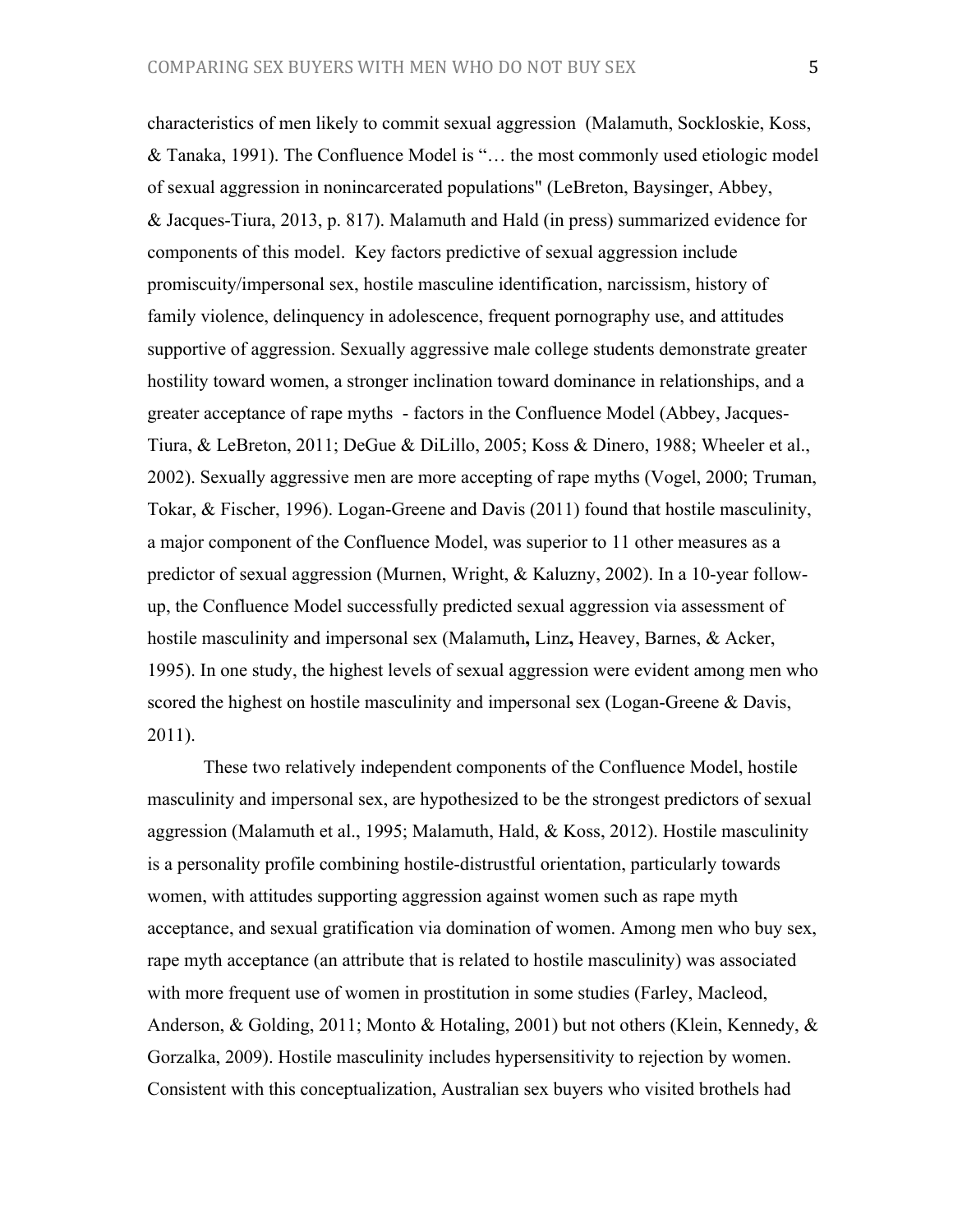more discomfort and less confidence than non-sex buyers on a scale measuring socialsexual effectiveness (Xantidis & McCabe, 2000). Previous studies have not investigated associations of hostile masculinity with whether or not a man buys sex.

Men who score high on impersonal sex prefer frequent, casual sexual relationships to long-term, monogamous relationships (Malamuth, 2003). A high number of sex partners is considered indicative of a preference for impersonal sex (Abbey et al., 2011; O'Connell-Davidson, 1998). While a preference for impersonal or non-relational sex tends to be ideologically connected to men's sexuality in general (Levant et al., 2003), men with high scores on measures of impersonal sex and hostile masculinity are also at higher risk for sexual aggression than other men (Malamuth & Hald, in press). Sex buyers have a more impersonal orientation to sexuality than non-sex-buyers (Monto & McRee, 2005; Monto & Milrod, 2014). Sex buyers who participate in an online subculture promoting prostitution (Blevins & Holt, 2009) had many more sex partners than either a national sample of men or a sample of men arrested for buying sex (Milrod & Weitzer, 2012; Milrod & Monto, 2012).

A key prediction of the Confluence Model pertains to the interaction of the characteristics associated with the two constellations, impersonal sex and hostile masculinity. The model predicts that men who are higher on both sets of characteristics are the most likely to be sexually aggressive. Specifically, it is predicted that being high on impersonal sex alone is not likely to be predictive of risk for sexual aggression but men who combine impersonal sexuality with hostile masculinity would be at high risk for committing sexual aggression. We reasoned in the current study that being high on impersonal sexuality alone would be expected to be associated with buying sex, since being low on impersonal sexuality and therefore high on "personal sexuality" (seeking to experience sex within the context of an intimate, personal relationship) would tend to be inconsistent with buying sex. We predicted, though, that being high both on impersonal sexuality and also relatively high on a composite of the characteristics of hostility/aggressivity (e.g., hostile masculinity, self-reported likelihood of raping, sexual aggressivity) would characterize men who buy sex.

Reduced empathy has been associated with sexual aggression (Lisak & Ivan, 1995). When empathy is present in men who are otherwise at high risk for sexual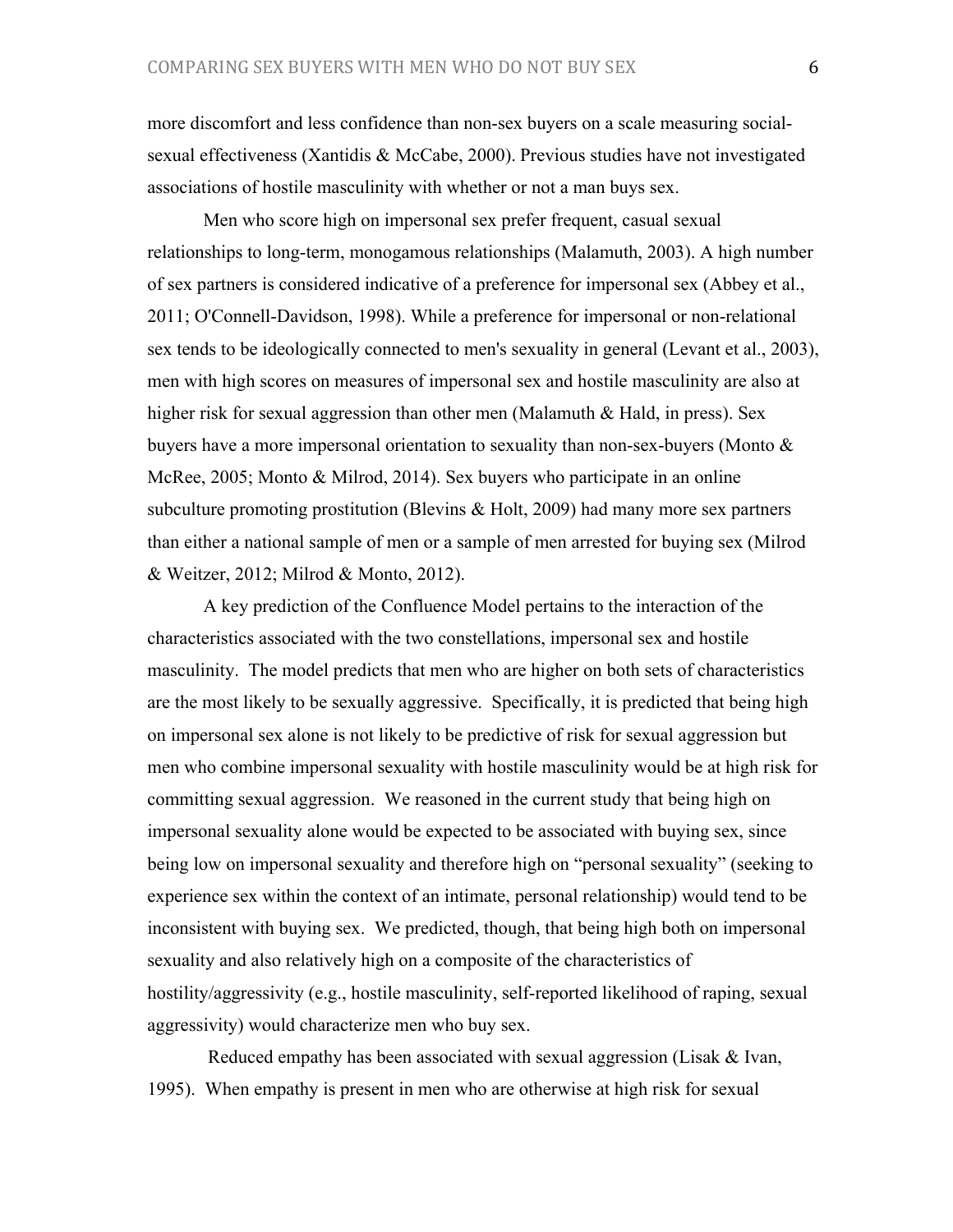aggression, Confluence Model research has found that the aggression is moderated (Dean & Malamuth, 1997; Abbey, Parkhill, Beshears, Clinton-Sherrod, & Zawacki, 2006).

The prevalence of childhood sexual abuse is higher among sex offenders than non-offenders (Thomas & Fremouw, 2009), and being sexually abused during boyhood has been associated with sexual aggression and participation in prostitution (Dhaliwal, Gauzas, Antonowicz, & Ross, 1996). We predicted that sexual abuse during childhood would be more common among sex buyers than among men who do not buy sex.

The present study compares the attitudes and behaviors of men who buy sex with age-, ethnicity-, and education-matched men who do not buy sex. We compare the two groups on variables associated with sexual aggression. We hypothesize that if prostitution is a form of violence to a greater extent than it is a form of labor, then: (a) men who buy sex will show a greater preference for non-relational sex than men who do not buy sex, as indicated by a higher number of lifetime number of sex partners and responses to relevant questionnaire items; (b) men who buy sex will score higher than men who do not buy sex on hostile masculinity; (c) hostility/aggressivity and impersonal sex will interact to predict sex buying; (d) men who buy sex will report greater average fear of rejection by women than will men who do not buy sex; (e) men who buy sex will score higher than men who do not buy sex on rape myth acceptance; (f) men who buy sex will report a greater likelihood to rape than men who do not buy sex; (g) men who buy sex will report a history of more actual sexual aggression than men who do not buy sex; (h) men who buy sex will accept and normalize prostitution to a greater extent than will men who do not buy sex; (i) men who buy sex will be more likely than men who do not buy sex to see women in prostitution as intrinsically inferior and less than human when compared to other women; (j) men who buy sex will display less empathy for women in prostitution than will men who do not buy sex; (k) men who buy sex will perceive potential deterrents to using women in prostitution as less effective than will men who do not buy sex; (l) the prevalence of childhood sexual abuse will be higher among men who buy sex than among men who do not buy sex.

## **Method**

#### **Participants**

**Recruitment**. Respondents were recruited via newspaper (*Boston Phoenix*) and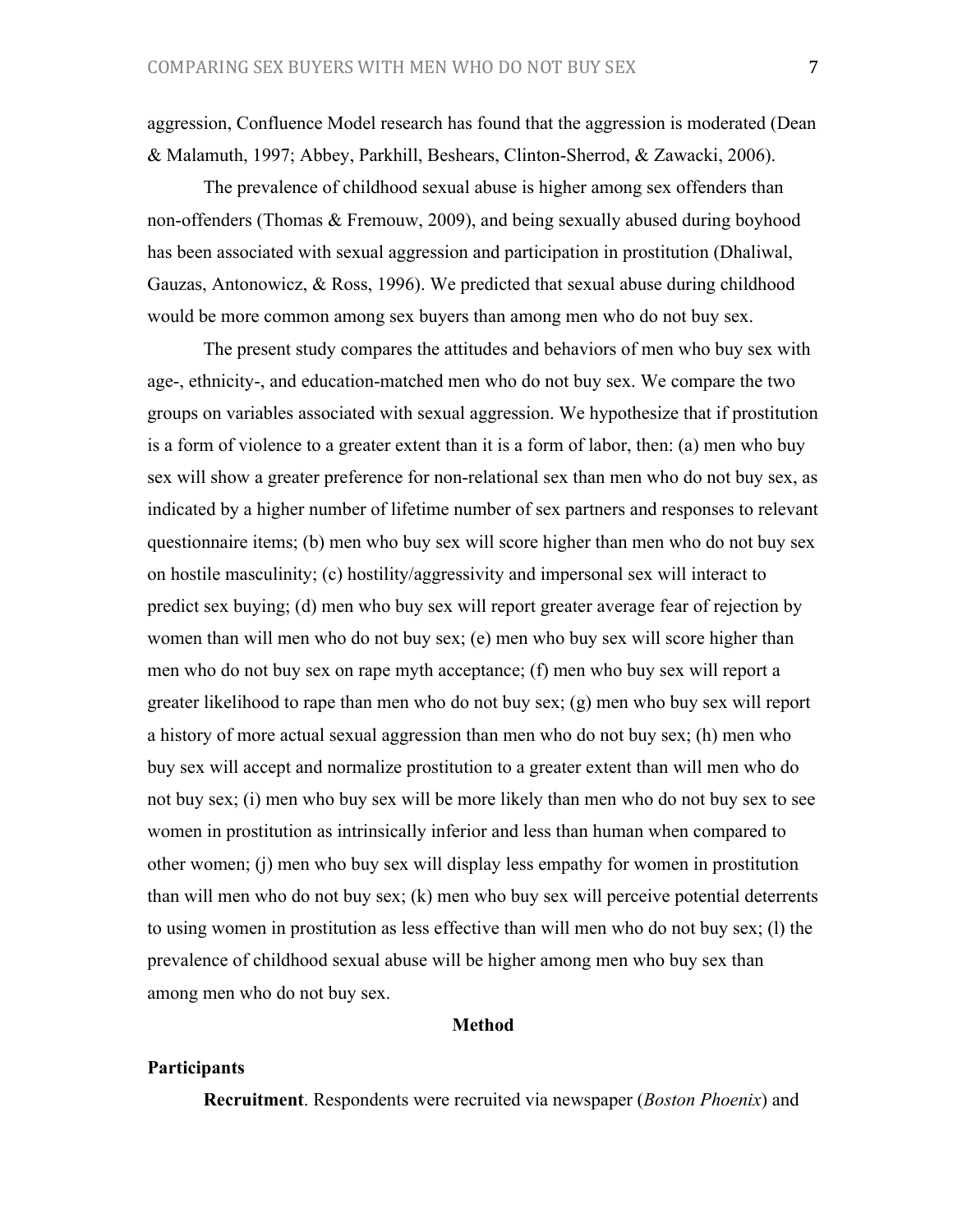online (*Craigslist*) advertisements in Boston, MA seeking adult men for a research study of sexual attitudes and behaviors. The ads noted that the 2-hour interviews were confidential and offered a \$45 honorarium.

**Definitions.** Sex buyers (SB) were defined as those who acknowledged that they had bought sex from a woman or man in prostitution, escort, sex worker, or massage parlor worker or had exchanged something of value (such as food, drugs, or shelter) for a sex act. Non-sex-buyers (NSB) were defined as men who had not bought a sex worker, massage sex worker, or escort, phone sex, or a lap dance; had not been to a strip club more than once in the past year; had not exchanged something of value for a sex act; and had not used pornography more than once in the past week. We determined that there were likely to be sufficient numbers of men to constitute our NSB group even if we required infrequent pornography use. $2$  Our decision to include men who used pornography once a week or less frequently was based on data from two studies of the prevalence of pornography use among college men. Among 595 men, 76% were using pornography on the Internet (Neil Malamuth, personal communication, September 7, 2009), and in another study, 48% of 313 men aged 18-26 used pornography once a week or more often (Carroll et al., 2008).

We conducted phone screenings of 1247 men to select for the two groups (SB and NSB) and to match the two groups on age, ethnicity, and education. The groups were matched within 5 years on age. We used guidelines from the Massachusetts Census to establish approximate size of ethnic groups (Metro Boston Data Common, 2010; U. S. Census Bureau, 2000) who were categorized as African American, Asian or Pacific Islander, Latino or Hispanic, Native American, White European American or Caucasian, and Multiracial. We classified five levels of education: less than high school diploma or GED, high school diploma/GED, some college, college degree, graduate or professional degree.

#### **Procedure**

Interviewees, who were anonymous, provided informed consent and were given contact information for a social worker who was available in the event of distress. The research protocol was approved by Prostitution Research & Education Ethics Review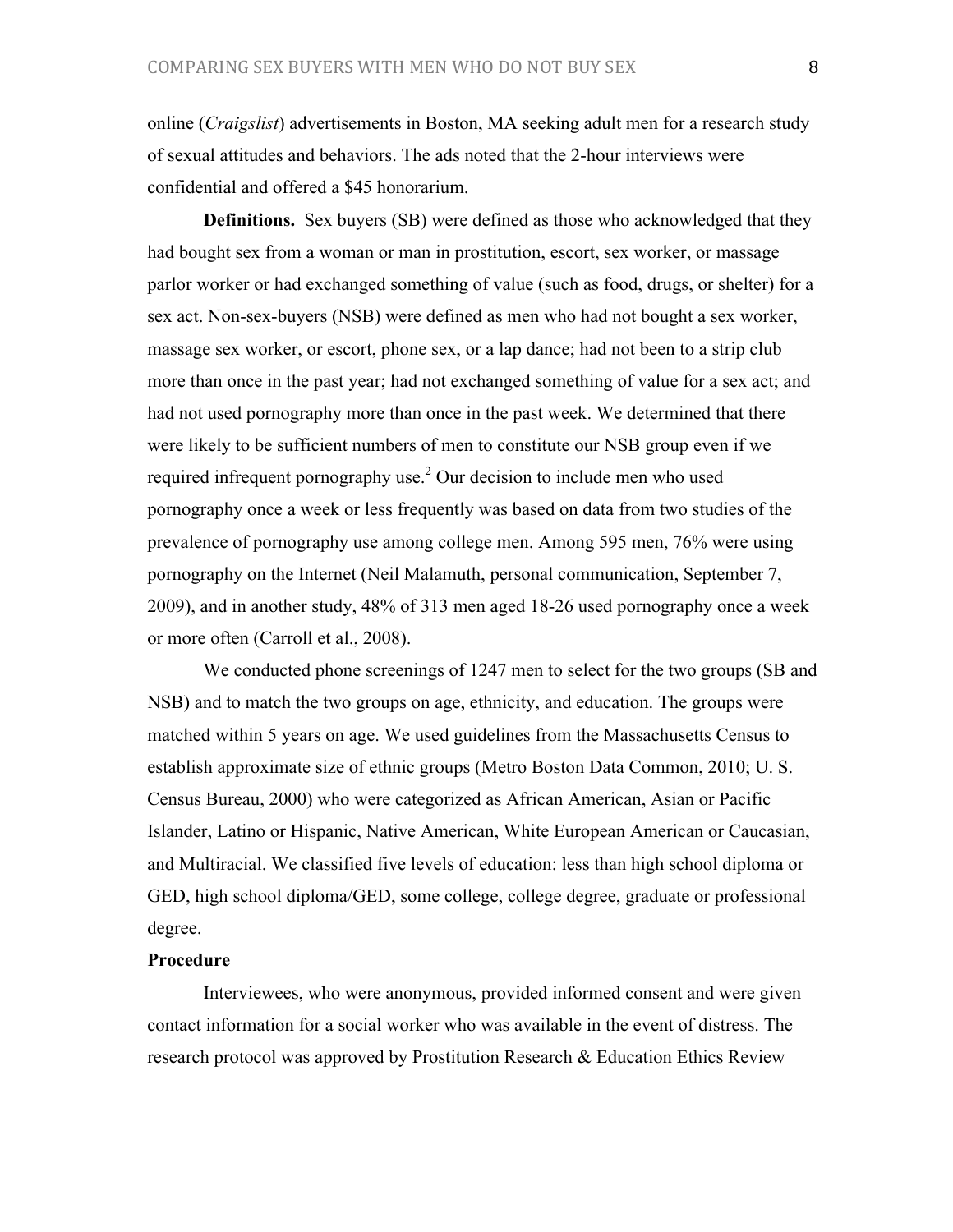Committee and by the Pacific Graduate School of Psychology Institutional Review Board.

 Eight interviewers were provided a week's training in interview techniques and questionnaire administration, including observed and practice interviews. Because secondary posttraumatic stress disorder is not uncommon among sexual violence researchers (Zurbriggen, 2002), the training included a discussion of psychological selfcare. We provided biweekly debriefing and troubleshooting sessions to interviewers. In 7% of the interviews with NSB, interviewers were *somewhat* uncomfortable. In 13% of the interviews with SB, interviewers were *very* uncomfortable, sometimes feeling unsafe as a result of physical sexual harassment, for example, being touched in a sexualized manner.<sup>3</sup>

## **Measures**

We administered quantitative and qualitative measures as part of individual, faceto-face, structured interviews comprising 150 items. Interviews included both previously validated scales and questions developed specifically for this study.

Over a period of several years and with input from formerly prostituted women, attorneys, trafficking experts, psychologists, service providers, and advocates, we constructed items regarding sex buyers' general perceptions of women and their attitudes toward prostituted women in particular. This interview protocol has been used in previous samples of SB (e.g. Farley et al., 2011). Questions included history of using women in prostitution, perceptions of women in prostitution, pimp-prostitute relationships, awareness of trafficking, deterrents to prostitution, and sex education. Sample items include

 "What are the most important five reasons that men buy sex?" (Five reasons were recorded verbatim and subjected to content analysis).

"Prostitutes are different from other women." (Please indicate extent of your agreement): 100% 90% 80% 70% 60% 50% 40% 30% 20% 10% 0%

"I am sensitive to rejection by women." (Please indicate extent of agreement): 100% 90% 80% 70% 60% 50% 40% 30% 20% 10% 0 We asked the interviewee to explain his response.

We asked the men whether or not each of 11 possible deterrents (e.g. greater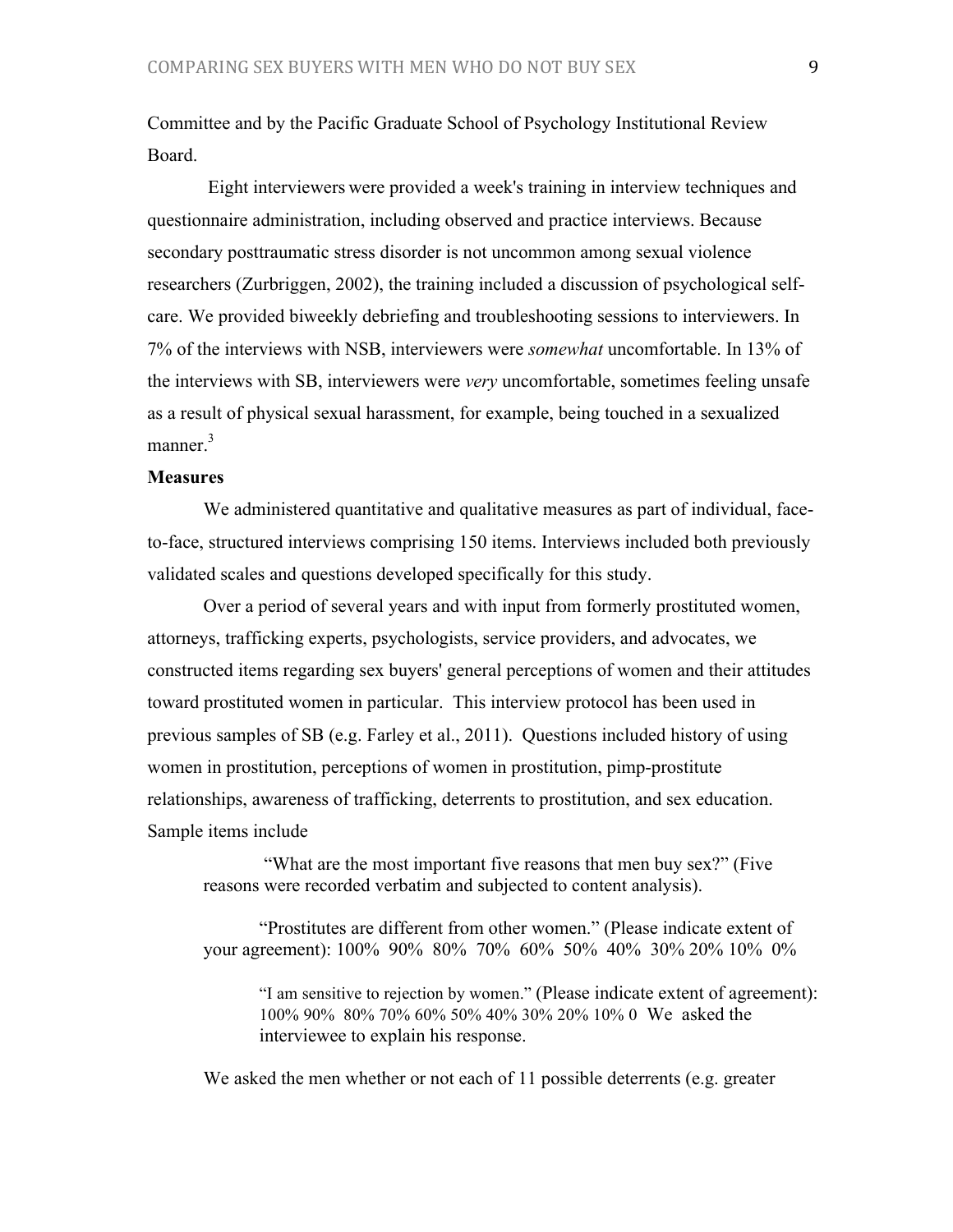criminal penalty, fines, educational program, public exposure) would deter men from buying sex, with responses coded 0 (no) or 1 (yes).

To clarify interviewees' perception of the emotional reality of prostitution for women in it, we asked them to describe what they believed the prostitute herself felt (Elliott, Bohart, Watson, & Greenberg, 2011). Empathy was operationally defined as the men's ability to describe accurately the overall percentage of positive or negative emotions that prostituted women themselves reported in a separate study (Kramer, 2003). Two coders independently rated the men's responses as positive, negative, or neutral. Interrater reliability (percentage of agreement in coding each word given by interviewees as positive, negative, or neutral) was 95.8% for coding NSB responses and 93.7% for SB responses.

Rape myths are false beliefs that shift the blame of rape from perpetrators to victims, justifying male sexual aggression against women (Lonsway  $&$  Fitzgerald, 1994). We used the Illinois Rape Myth Acceptance Scale Short Form (Payne, Lonsway, & Fitzgerald, 1999) to measure the men's acceptance of rape myths. This scale includes 19 items scored on a 5-point scale ranging from 1 ("strongly agree") to 5 ("strongly disagree"). Cronbach's  $\alpha$  in the present sample was .84 (.83 among SB and .86 among NSB), indicating strong internal consistency reliability.

We measured likelihood to rape using Malamuth's (1981) measure which begins with, "If you could be assured that no one would know and that you could in no way be punished, how likely, if at all, would you be to…" Respondents rate sexual behaviors on a scale of 1 ("Not at all likely; I would not do that") to 5 ("Very likely; I would probably do that"). Consistent with prior use of this measure (e.g. Malamuth, 1981), we used a response greater than 1 to either the item, "make a woman do something sexual she didn't really want to do" or the item, "commit rape" to indicate at least some likelihood to rape.

We used the Sexual Experiences Scale to measure a "continuum of sexual aggression [that] … range[s] from intercourse achieved through verbal coercion and threatened force to intercourse achieved against consent through use of physical force (rape)" (Koss & Oros, 1982, p. 455). Internal consistency reliability (Cronbach's  $\alpha$ ) in the present sample was  $.82$  ( $.83$  among SB and  $.39$  among NSB). The low Cronbach's  $\alpha$ among NSB is attributable to low variability in this group on 10 of the 11 items.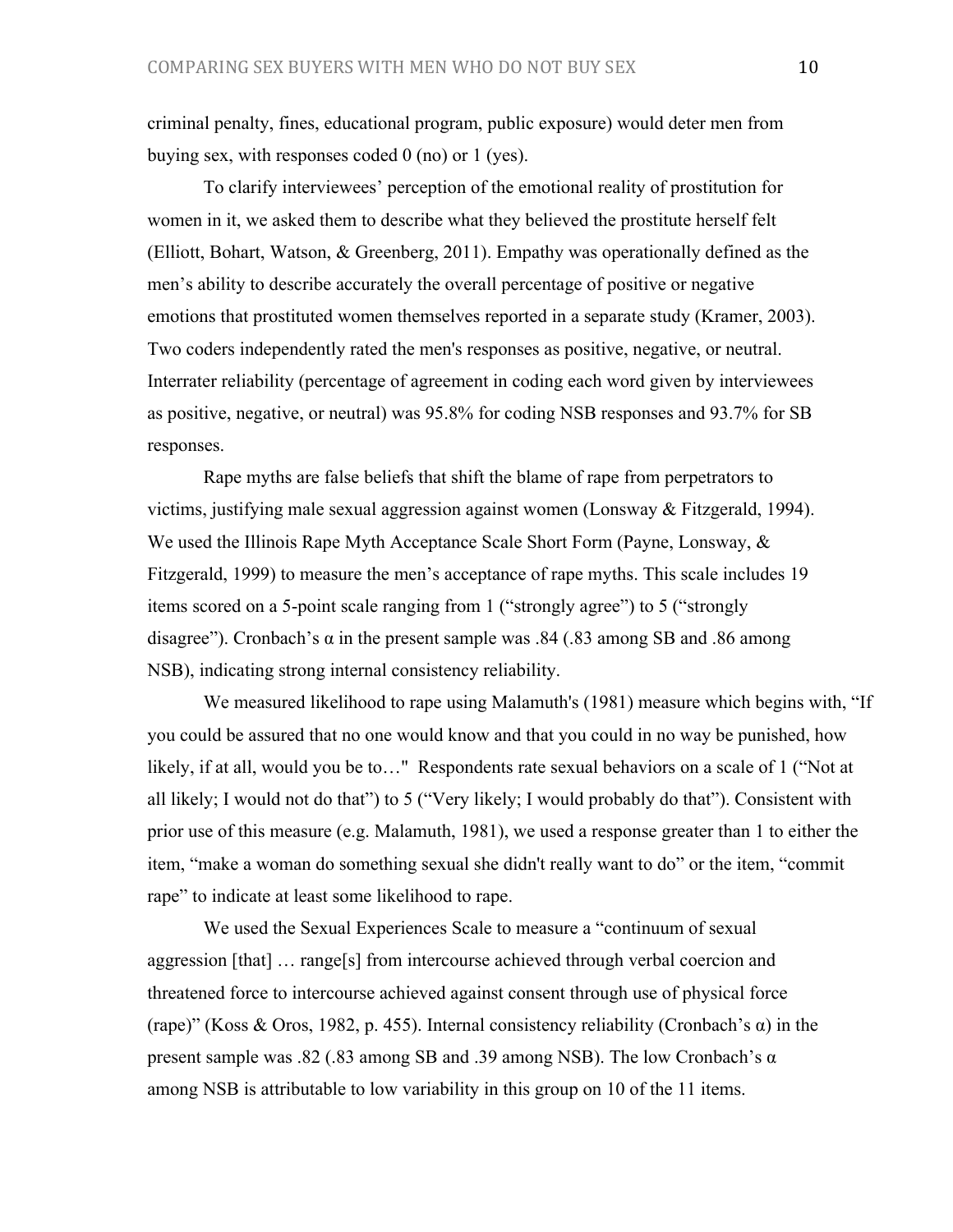Another measure assessed hostile masculine identity based on adversarial sexual beliefs, hostility toward women, the desire to dominate in relationships with women, and attitudes accepting of violence against women (Malamuth et al., 1991). The scale contains 34 items scored on a 7-point scale from 1 ("disagree strongly") to 7 ("agree strongly"). In the present sample, Cronbach's α for the Hostile Masculinity Scale was .86 (.87 among SB, .83 among NSB).

We created composite variables representing hostility/aggressivity and impersonal sex. To represent hostile hostility/aggressivity, we used a summed composite of the Hostile Masculinity scale (Malamuth et al., 1991;  $0 =$  below vs. 1 = at or above the sample mean), Likelihood to Rape (Malamuth,  $1981$ ;  $0 =$  no likelihood on both items vs.  $1 =$  at least some likelihood on at least one item), and sexual aggression as measured by the Sexual Experiences Scale (Koss & Oros, 1982,  $0 =$  below vs. 1 = at or above the sample mean). We represented impersonal sex using a summed composite of the items, "I like having sex with no emotional involvement or commitment"  $(0 = \text{disagree}, 1 = \text{agree})$ and "I like having a variety of sex partners"  $(0 = \text{disagree}, 1 = \text{agree})$  with lifetime number of sex partners ( $0 = at$  or below the sample median,  $1 =$  above the median).

## **Results**

#### **Demographic Characteristics**

Mean age was 41 (range 20 - 75) for sex buyers (SB) and 40 (range 18 - 77) for non-sex-buyers (NSB),  $t(199) = -0.067$ ,  $p = .505$ . Median annual family income was about \$40,000, with no significant difference between SB and NSB,  $\chi^2(1, N = 199)$  = 2.264,  $p = 0.132$ . About a third of each group had a college degree (32% of SB, 33% of NSB), a third reported some college education without a degree (36% of SB, 34% of NSB) and about one-tenth indicated a graduate or professional degree (12% of NSB and 11% of NSB),  $\chi^2$  (4,  $N = 200$ ) = 0.500,  $p = .974$ . Slightly more than half of each group (56% of SB, 58% of NSB) were European American, about one-third were African American (32% of SB, 31% of NSB), and smaller proportions of the sample were Latino or Hispanic (6% of SB, 4% of NSB), multiracial (4% of SB, 6% of NSB), Native American (2% of SB, 0% of NSB), or Asian or Pacific Islander (0% of SB, 1% of NSB),  $\chi^2$  (2, *N* = 201) = 0.133, *p* = .936.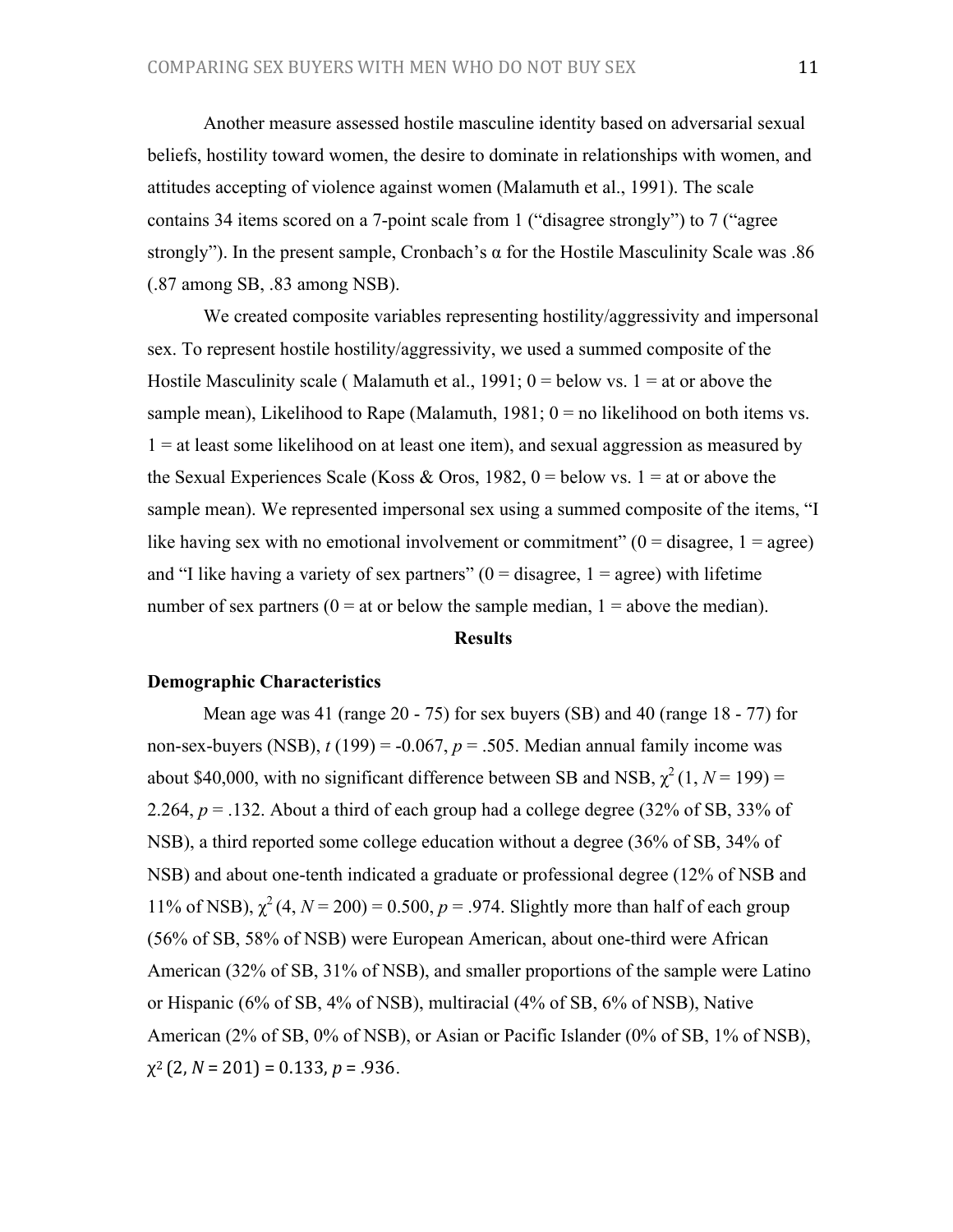A large majority of the men (89% of SB and 93% of NSB) identified as heterosexual, with fewer identifying as homosexual (4% of SB and 3% of NSB) or bisexual (7% of SB and 4% of NSB). No respondents in either group identified as transgendered. Sixty-one percent of SB and 70% of NSB currently had a wife or girlfriend,  $\chi^2$  (1, *N* = 199) = 1.800, *p* = .180.

# **Number of Sex Partners**

SB had significantly more lifetime sex partners than NSB with 76% of SB and 33% of NSB reporting more than 15 sex partners,  $\chi^2$  (1,  $N = 201$ ) = 38.003,  $p < .001$ . Twice as many SB (70%) as NSB (28%) said they liked having a variety of sex partners,  $\chi^2$ (1,  $N = 201$ ) = 35.947,  $p < .0001$ , and that they preferred non-relational, noncommitted sex,  $\chi^2$  (1,  $N = 201$ ) = 30.013,  $p < .0001$  (62% of SB and 24% of NSB).

# **Hostile Masculinity**

On the Hostile Masculinity scale SB had a more hostile masculine identity  $(M =$ 89.8) than NSB (*M* = 79.7), *t* (197) = -3.44, *p* =.001.

# **Fear of Rejection by Women**

SB more frequently reported that they feared rejection by women. On a scale of 1 to 7, SB averaged 5.27 (more sensitive to rejection) compared to 3.54 for NSB,  $t(199)$  = -3.46, *p* = .001. The men described how prostitution mitigated their fear of rejection: "It's a service that you can go to for sexual favors if you're too shy to pick up women yourself, if you're insecure" (SB). Another said: "[A prostitute] is a person you can practice having sex with and not worry about being judged" (NSB).

## **Acceptance of Rape Myths**

Scores on the Illinois Rape Myth Acceptance Scale Short Form indicated that both SB and NSB tended to accept rape myths that normalized and justified sexual violence. SB had a mean rape myth score of 41.13 compared to NSB mean of 39.74, *t*  $(199) = -1.07$ ,  $p = .287$ . SB (32%) were more likely than NSB (20%) to believe that prostitution reduces the likelihood of rape,  $\chi^2(1, N = 201) = 3.90$ ,  $p = .048$ . A sex buyer explained,

They're frustrated, they can't get laid, so they go out and they're raping people. They get pissed off... Where there is no prostitution, there will be lots of rape; where there is lots of prostitution, no rapes.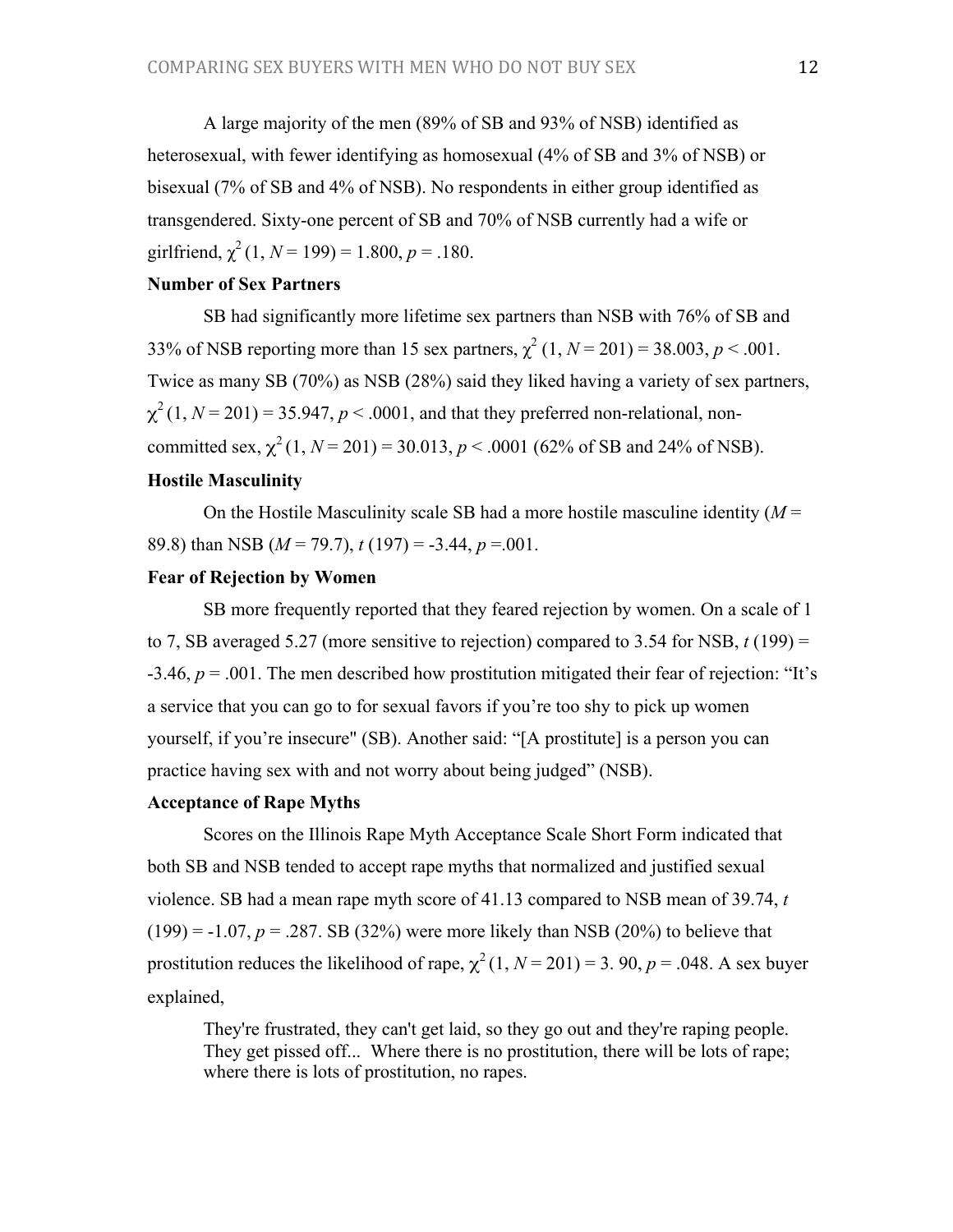## **Self-reported Likelihood to Rape**

On Malamuth's (1981) scale SB (15%) were more likely than NSB (2%) to report that they would force a woman to have sex or rape a woman if they could get away with it and if no one knew about it,  $\chi^2(1, N = 201) = 11.00, p < .001$ .

# **Sexual Aggression**

On the Sexual Experiences Scale (Koss & Oros, 1982) SB reported that they had engaged in more sexually aggressive behaviors than had NSB, with a mean of 1.59 types of sexually aggressive behavior (SD = 1.83, range  $0 - 10$ ) among the former compared to a mean of 0.53 (SD = 0.79, range 0 - 4) among the latter,  $t(188) = -5.63$ ,  $p < .001$ .

### **Interaction of Hostility/Aggressivity With Impersonal Sex**

We used a three-step hierarchical logistic regression model to test the hypothesis that the interaction of hostility/aggressivity with impersonal sex would be associated with buying sex. In the first step, the hostility/aggressivity composite served as the sole predictor of group membership (SB vs. NSB). In this model, hostile masculinity is significantly associated with buying sex,  $OR = 2.18$ , 95% CI 1.56, 3.06. In the second step, we included hostility/aggressivity and impersonal sex to predict buying sex. In this model, both hostility/aggressivity ( $OR = 1.82$ , 95% CI 1.24, 2.67) and impersonal sex  $(OR = 3.22, 95\% \text{ CI } 2.24, 4.63)$  have significant main effects on buying sex. In the final step, we included the interaction of hostility/aggressivity and impersonal sex. In this model, the main effect of hostility/aggressivity is not significant (OR = 0.84,  $\chi^2$  = 0.257,  $p = .612$ ), the main effect of impersonal sex persists (OR = 1.83,  $\chi^2$  = 5.953,  $p = .015$ ), and their interaction is significant, OR = 2.00,  $\chi^2$  = 7.351, *p* = 0.007. To explicate this interaction, we estimated the main effect of hostility/aggressivity on buying sex in two groups: men who were below the sample mean on impersonal sex  $(n = 103)$  and those who were at or above the mean on impersonal sex  $(n = 83)$ . Among men who were low on impersonal sex, hostility/aggressivity was unrelated to buying sex,  $OR = 1.31$ , 95% CI 0.83, 2.07. Among men who were high on impersonal sex, hostility/aggressivity had a strong positive association with buying sex,  $OR = 4.37, 95\% \text{ CI}$  1.86, 10.27).

# **Empathy**

To assess the men's empathy with women in prostitution, we asked them to estimate how women felt during prostitution, and compared these responses to those of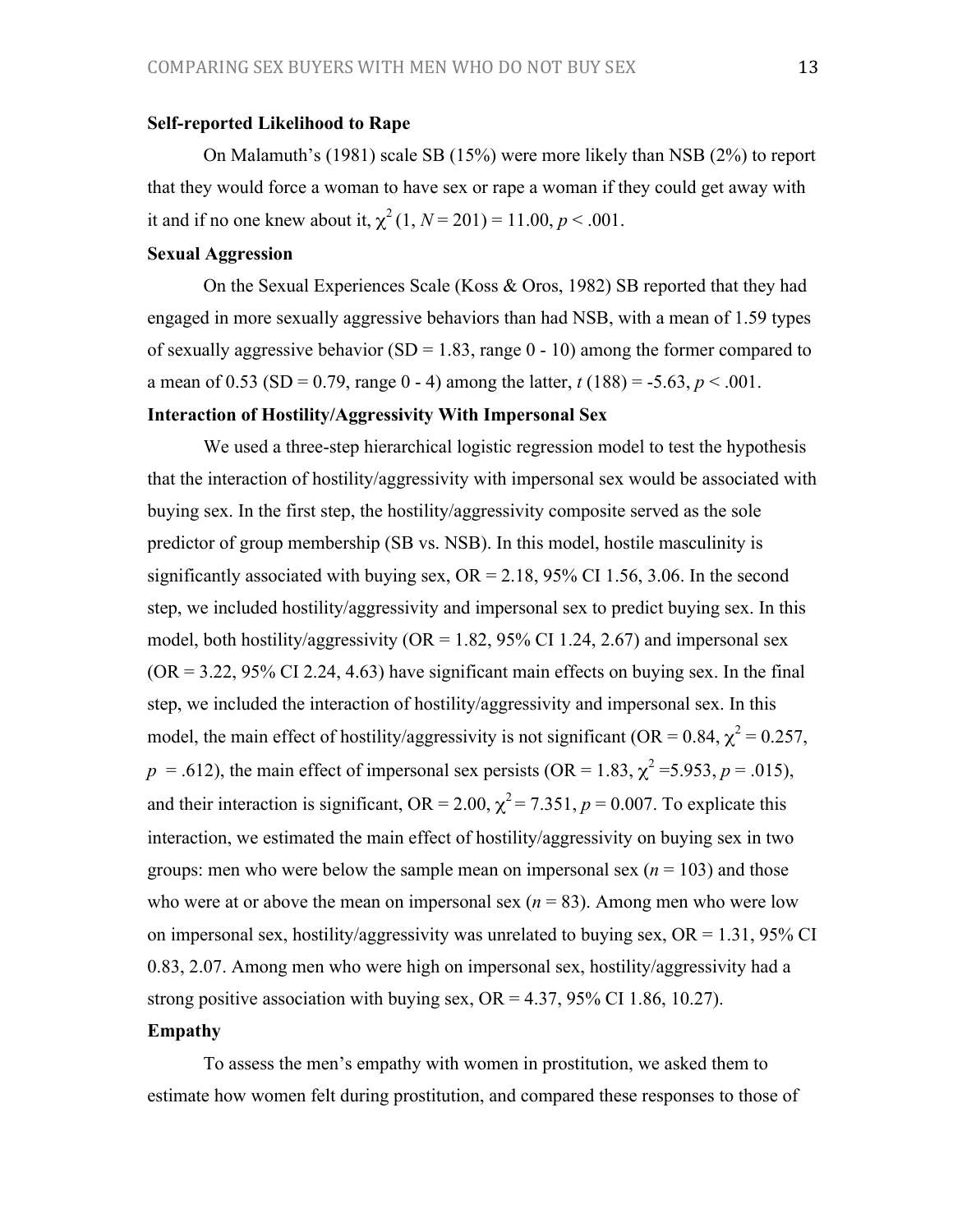women in another study who described how they actually felt during prostitution. We identified the men's positive, negative, and neutral descriptors of how they imagined the women felt. Common negative words used by both SB and NSB included *bored*, *used*, *disgust*, *sad*, *scared*, *dirty*, *degraded*, and *anxious*. Common positive words used by both groups included *happy*, *satisfied*, *excited*, *enjoyment*, and *pleased*. Common neutral words used by both groups included *money* or *payment*, *business*, and *job* or *work*. SB were less likely than NSB to accurately assess the emotional state (positive or negative) of women in prostitution. The assessment of the women's emotional state by NSB tended to be closer to the women's actual feelings during prostitution (Table 1).

| <b>Feelings of Women During Prostitution</b> |                                  |                                 |                                  |                |
|----------------------------------------------|----------------------------------|---------------------------------|----------------------------------|----------------|
|                                              | <b>Positive Feeling</b><br>Words | <b>Neutral Feeling</b><br>Words | <b>Negative Feeling</b><br>Words | Total<br>Words |
| Sex Buyers                                   | 40% (182)                        | $17\%$ (76)                     | 44% (201)                        | 459            |
| Non-Sex-Buyers                               | $18\%$ (79)                      | $11\%$ (47)                     | 72\% (319)                       | 445            |
| Women in<br>Prostitution<br>(Kramer, 2003)   | $9\%$ (41)                       | $14\%$ (64)                     | 77% (127)                        | 232            |

Words Used by Sex Buyers, Non-Sex-Buyers, and Prostituted Women to Describe Feelings of Women During Prostitution

## **Acceptance of Prostitution**

Table 1

A minority of SB (23%) and NSB (11%) saw it as acceptable for their daughters to work in strip clubs, but this opinion was more common among SB,  $\chi^2(1, N = 201)$  = 5.24,  $p = 0.022$ . Similarly, more SB (56%) than NSB (20%) felt that it was acceptable for their sons to go to brothels,  $\chi^2(1, N = 201) = 28.00, < .001$ .

SB (48%) were more likely than NSB (26%) to agree that, "most men go to prostitutes once in a while,"  $\chi^2(1, N = 201) = 10.70$ ,  $p = .001$ . More SB (62%) than NSB (37%) viewed prostitution as consenting sex,  $\chi^2(1, N = 201) = 12.94$ ,  $p < .001$ . When the question was framed as choice, acceptance of prostitution increased in both groups although SB (93%) were more likely than NSB (66%) to state that women should have the choice to prostitute,  $\chi^2$  (1, *N* = 201) = 22.00, *p* < .001. One man explained his understanding of choicelessness.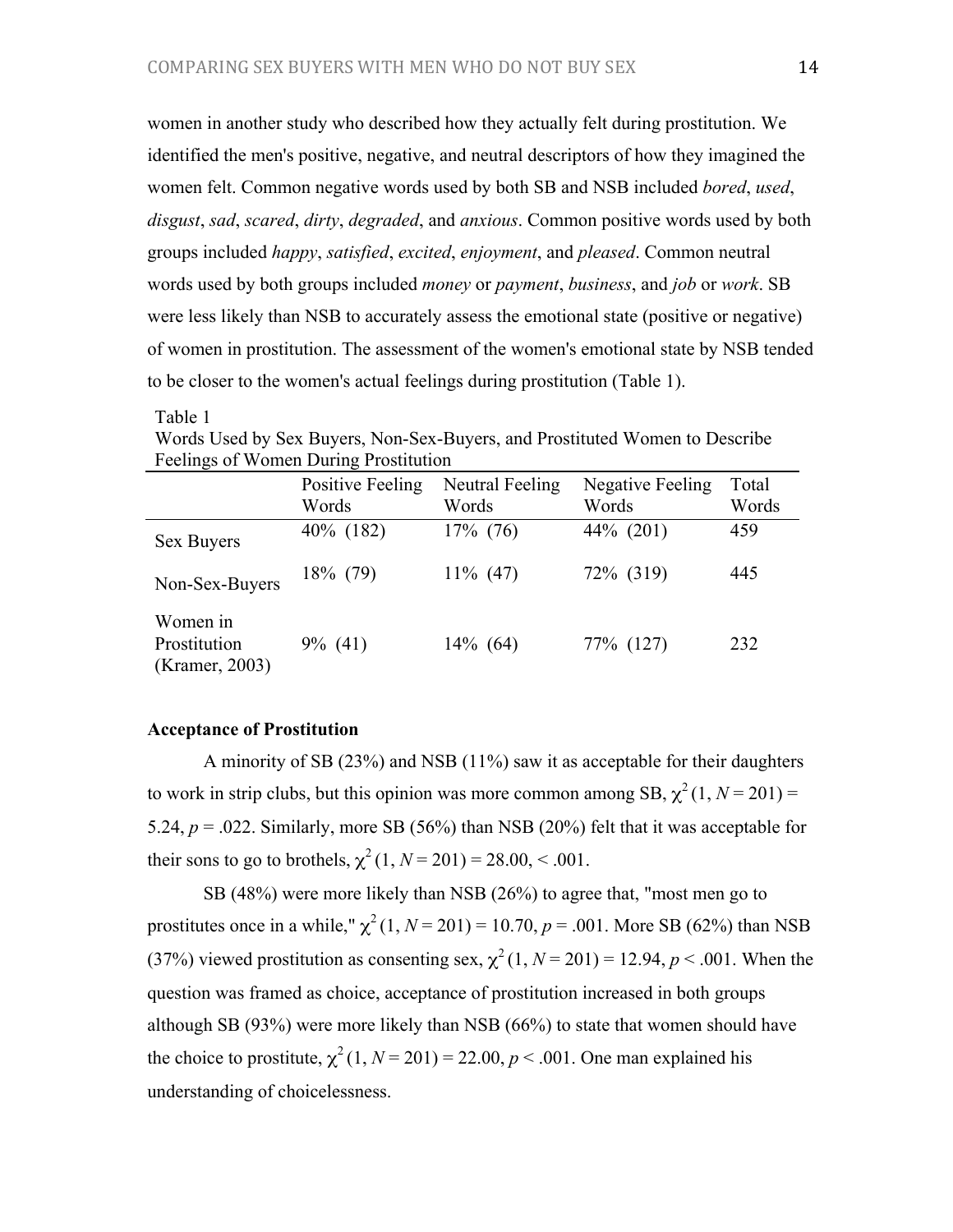I don't think prostitution is quite the same as rape. Rape is worse. But it's close to the rape end of the spectrum. It's not rape, because there is superficial consent. On the face of it, the prostitute is agreeing to it. But deeper down, you can see that life circumstances have kind of forced her into that, even though she has agreed to it. It's like someone jumping from a burning building—you could say they made their choice to jump, but you could also say they had no choice. (NSB)

SB (37%) were more likely than NSB (21%) to state that once sex is paid for, women are obligated do whatever the buyer wants,  $\chi^2(1, N = 201) = 6.43$ ,  $p = .011$ . SB (38%) were less likely than NSB (65%) to view prostitution as sexual exploitation  $\chi^2(1)$ ,  $N = 200$ ) = 14.59,  $p < .001$ . Noting the history of childhood sexual assault common to most of those in prostitution (Abramovich, 2005; Silbert & Pines, 1983), an interviewee said, "Most of their baggage has to do with incest, rape, sexual abuse. They just carry a lot of baggage and they just carry on with it, doing that stuff over and over like they deserve it" (SB).

#### **Opinions About Why Men Buy Sex**

 We asked SB and NSB why men buy sex. When all 202 men were considered as one group, they most commonly named sexual satisfaction or pleasure (21%) and relationship dissatisfaction or wish for variety (19%) as reasons for buying sex. The two groups were equally likely to report that men buy sex for these two reasons, and also because of a lack of emotional commitment, because it is a thrill, or as a form of male bonding. However, NSB were more likely than SB to report that control or domination  $(\chi^2(1, N = 202) = 4.029, p = .045)$ , and addiction or emotional problems  $(\chi^2(1, N = 202))$  $=6.788$ ,  $p = .009$ ) were reasons why men buy sex. Comments by SB regarding why they bought sex included "If my fiancée won't give me anal, I know someone who will." Some explained that they often perceived women in prostitution as objects: "For me, being with a prostitute is not a relationship. It's like having a cup of coffee, when you're done, you throw it out" (SB).

We asked interviewees how they would describe sex buyers. SB more often than NSB described men who buy sex in terms of positive dominance, endorsing terms such as *player* (44% of SB vs. 26% of NSB,  $\chi^2$  (1,  $N = 200$ ) = 6.579,  $p = .010$ ) or *stud* (20% vs. 7%,  $\chi^2$  (1,  $N = 200$ ) = 6.939,  $p = .008$ ). More NSB labeled sex buyers as *losers* (52%) vs.  $35\%$ ,  $\chi^2$  (1, *N* = 198) = 5.850, *p* = .016), *unethical* (65.7% vs.  $33\%$ ,  $\chi^2$  (1, *N* = 199) =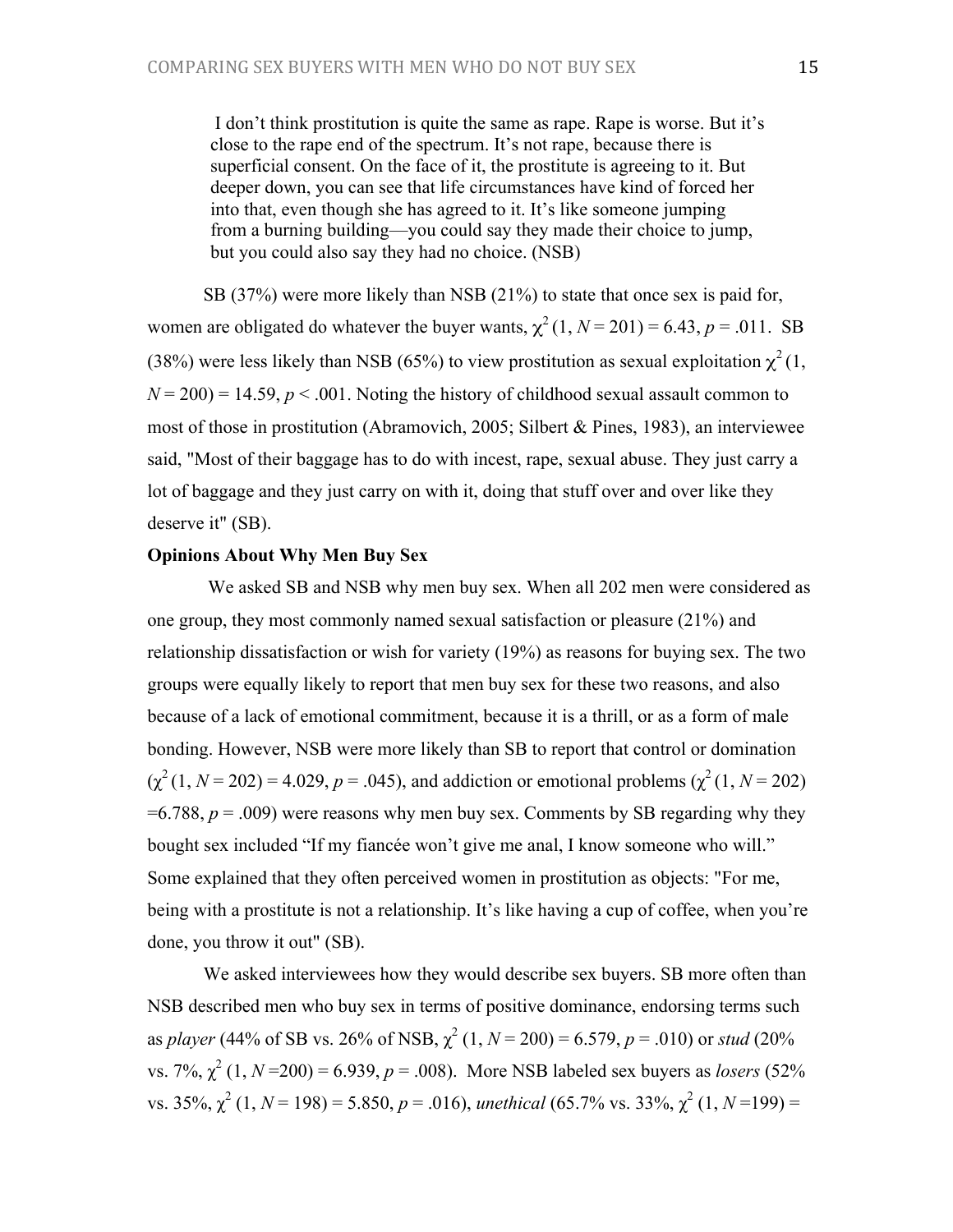21.227,  $p < .0001$ ), or *desperate* (83.0% vs. 63.4%,  $\chi^2$  (1,  $N = 201$ ) = 9.859,  $p = .002$ ). Fewer NSB (43%) than SB (67%) labeled sex buyers as *normal*,  $\chi^2$  (1,  $N = 180$ ) = 11.064,  $p = .0009$ .

#### **Beliefs About Women Who are Prostituted**

SB were more likely to believe that prostituting women are intrinsically different from other women. On a scale ranging from 0 to 10 that evaluated this belief, the SB mean rating was 5.09 and the NSB mean rating was 3.61, *t* (197) = -3.09, *p* = .002. Some men explained how attitudes toward women in prostitution generalized to relationships with non-prostituting women. "It affects how you view the opposite sex.... if the man has gone with prostitutes a lot he is going to think the woman he is with is like the prostitute " (SB).

## **Sexual Abuse History**

There was no statistically significant difference between SB (21%) and NSB (10%) in the prevalence of reported childhood sexual abuse,  $\chi^2$  (1, *N* = 195) = 3.380, *p* = .066. Yet a substantial minority of SB who reported a history of sexual abuse (41%) stated that their sexual abuse affected their decision to use women in prostitution. Fewer NSB (9%) viewed their sexual abuse as affecting their decision not to buy sex.

# **Awareness of Pimping and Trafficking**

Forty-one percent of SB had used a woman in prostitution who was controlled by a pimp. A similar proportion (43%) of NSB had observed a woman under pimp control. Two thirds of SB (66%) and NSB (66%) stated that a majority of women are lured, tricked, or trafficked into prostitution.

SB (96%) and NSB (97%) shared the opinion that minor children are almost always available for prostitution in bars, massage parlors, escort and other prostitution in Boston. A SB reported that pimps had sought his help in recruiting women, asking him to "find them certain types of girls in the psych hospital..." Another SB observed that many men pimped their wives and girlfriends.

Both groups of men observed low self-esteem, depression, substance abuse, and dissociation in prostituted women. A NSB said: "Prostitution ruins self-esteem, self worth… it gives them a distorted image of men..." A SB explained, " I think a lot of times they feel degraded. I mean the ones I know have no self confidence, so they feel less than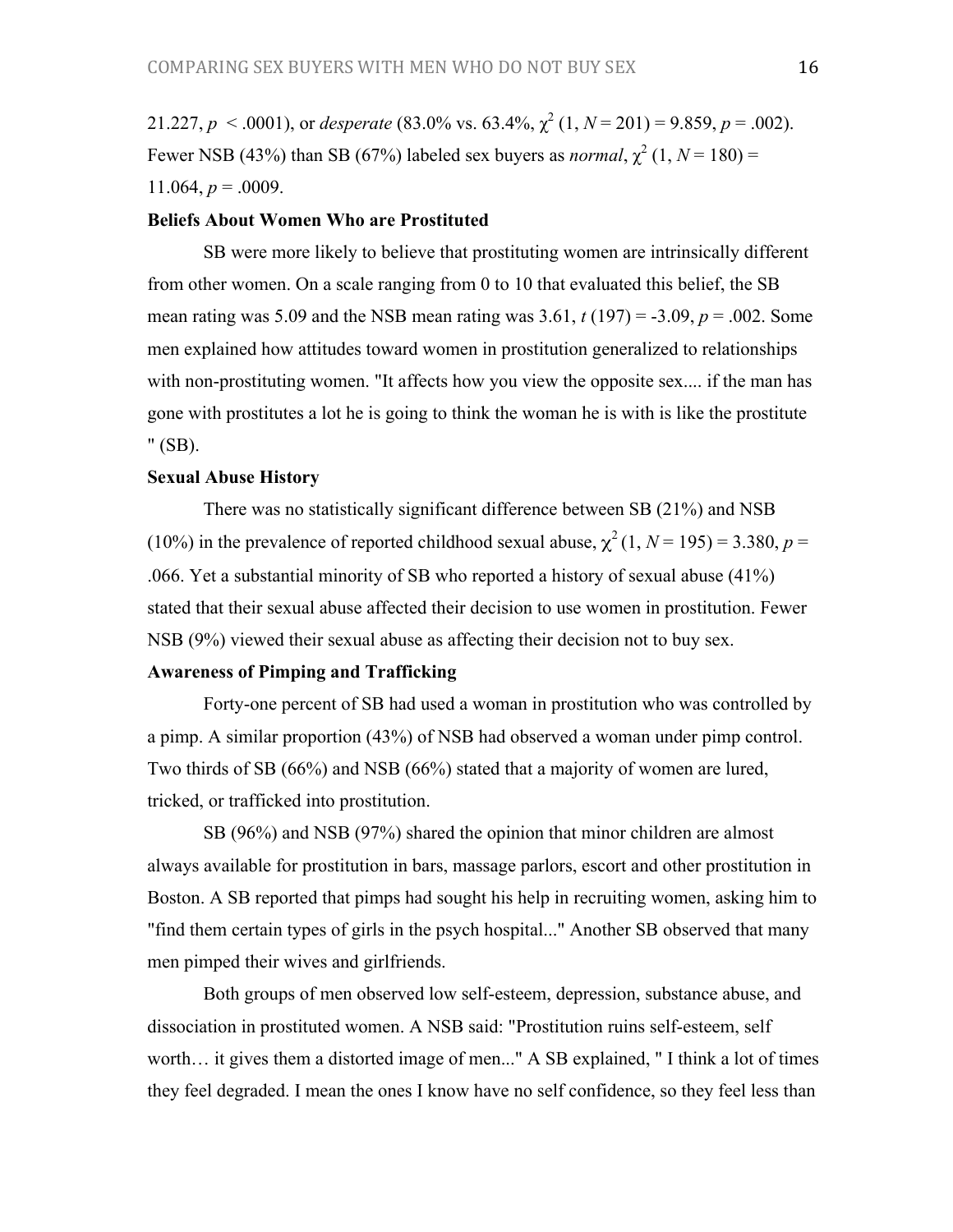a person, and more like a commodity." SB were aware of prostituted women's dissociation: "it's like she's not really there," and, "Let's face it; sex with 3,000 guys tends to diminish real feelings."

#### **Opinions about Deterrents to Prostitution**

Both SB (91%) and NSB (88%) agreed that the most effective deterrent to buying sex would be to list SB on a sex offender registry,  $\chi^2(1, N = 200) = 0.479$ ,  $p = .489$ . Next most effective were jail time (80% of SB, 83% of NSB,  $\chi^2(1, N = 201) = 0.263$ ,  $p = .608$ ) and public exposure techniques such as having their name or photo publicized on a billboard (84% of SB, 83% of NSB,  $\chi^2(1, N = 200) = 0.064$ ,  $p = .800$ ), newspaper (82%) of SB, 85% of NSB,  $\chi^2$  (1, *N* = 201) = 0.292, *p* = .589), or the Internet (84% of SB, 85% of NSB,  $\chi^2(1, N=201) = 0.027$ ,  $p = .869$ ). A majority of both groups viewed greater criminal penalties (70% of SB, 81% of NSB,  $\chi^2(1, N = 201) = 3.122$ ,  $p = .077$ ), vehicle impoundment (71% of SB, 82% of NSB,  $\chi^2$  (1, *N* = 201) = 3.219, *p* = .073), and driver's license suspension (73% of SB, 84% of NSB,  $\chi^2$  (1, *N* = 198) = 3.595, *p* = .058) as effective deterrents. The men described how much jail time and what size fines would deter them. For SB, any amount of time in jail would deter 22%; several hours would deter 34%; 3 days would deter 71%; 3 weeks would deter 83%, and one month would deter 100%. NSB gave similar responses. Among SB, a fine of \$50 would be sufficient to deter 17%, \$300 would deter 41%, \$500 would deter 66%, \$2,000 would deter 90%, and \$4,500 would deter 100%. NSB predictions were similar.

Many interviewees believed that laws against prostitution are rarely enforced and even when enforced they viewed the laws as having a trivial impact on them. Only 35% of SB said that there was a 100% likelihood that legal penalties for buying sex would affect their behavior, compared to 55% of NSB,  $\chi^2$  (1, *N* = 194) = 7.52, *p* = .006. Most of the men (96% of SB, 89% of NSB) believed that prostitution would never be abolished,  $\chi^2$  (1, *N* = 199) = 3.457, *p* = .063.

#### **Discussion**

We compared a matched sample of 101 men who buy sex with an equal number of men who do not buy sex on various attitudes and behaviors, most of which have been empirically associated with increased likelihood of sexual aggression. We found that a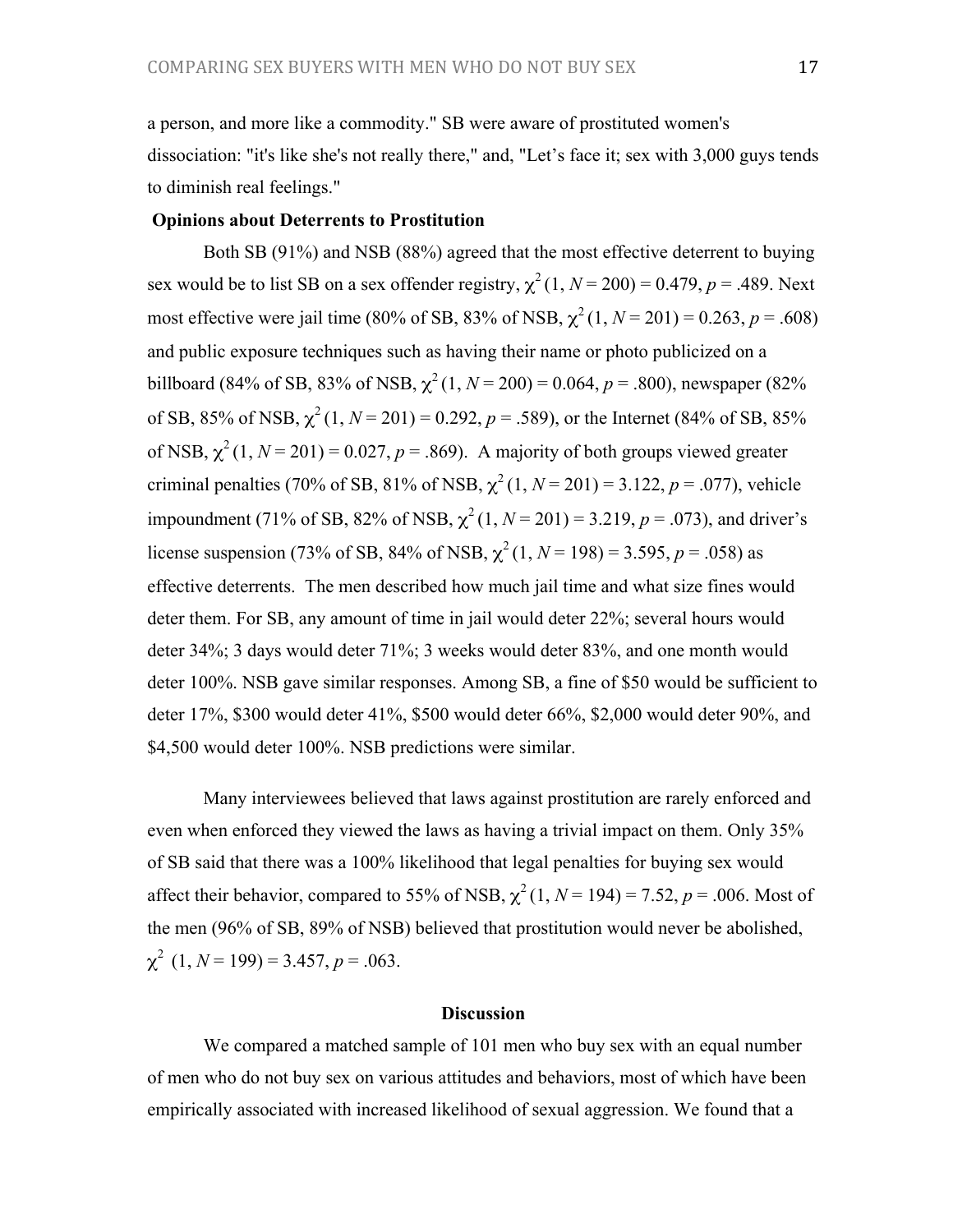greater number of these correlates were reported by sex buyers. These findings are more consistent with an understanding of prostitution as sexual aggression than as sexual labor.

In keeping with previous research, not all of the factors associated with sexual aggression differentiated sex buyers from non-sex buyers. Particularly noteworthy, we did not find differences in acceptance of rape myths. This may be a result of the existence of moderate levels of rape myth acceptance not only among arrested sex buyers (Monto & Hotaling, 2001), but also among samples of general population (Burt, 1980), collegeaged (Banyard, 2008), and community men (Widman, Olson, & Bolen, 2013). As a result of publicity about rape generally and rape myths specifically, there may be a general reluctance to endorse some rape myths, such as the belief that unless a weapon was used to coerce the woman, it should not be considered rape. The development of updated assessments of beliefs about rape may be needed.

There were no differences between the two groups on variables that are not correlates of sexual aggression. These include beliefs that a majority of women are lured, tricked or trafficked into prostitution, that almost all bars and strip clubs in Boston hired minors, and beliefs regarding which deterrents to prostitution would be effective (e.g. arrest and jail time were considered effective as contrasted with community service and educational programs which were considered ineffective).

Importantly, the present data supported most of the differences between sex buyers and non-sex-buyers predicted by the Confluence Model of sexual aggression. These included findings that sex buyers had significantly more sex partners, were more likely to express a preference for impersonal sex, had greater hostile masculinity, greater self-reported likelihood of raping, and a greater history of sexual aggression. Particularly intriguing was this study's support for the prediction that the interaction of impersonal sexuality and high hostility/aggressivity characterized sex buyers, i.e., being high on both impersonal sex and hostility/aggressivity best described sex buyers. The data were consistent with other findings correlating buying sex with committing rape (Monto  $\&$ McRee, 2005; Heilman et al., 2014).

In related findings that suggest rationalization for rape, sex buyers in this study more often tended to see prostituted women as intrinsically different from other women and to deny the humanity of women in prostitution. Dehumanization of women has been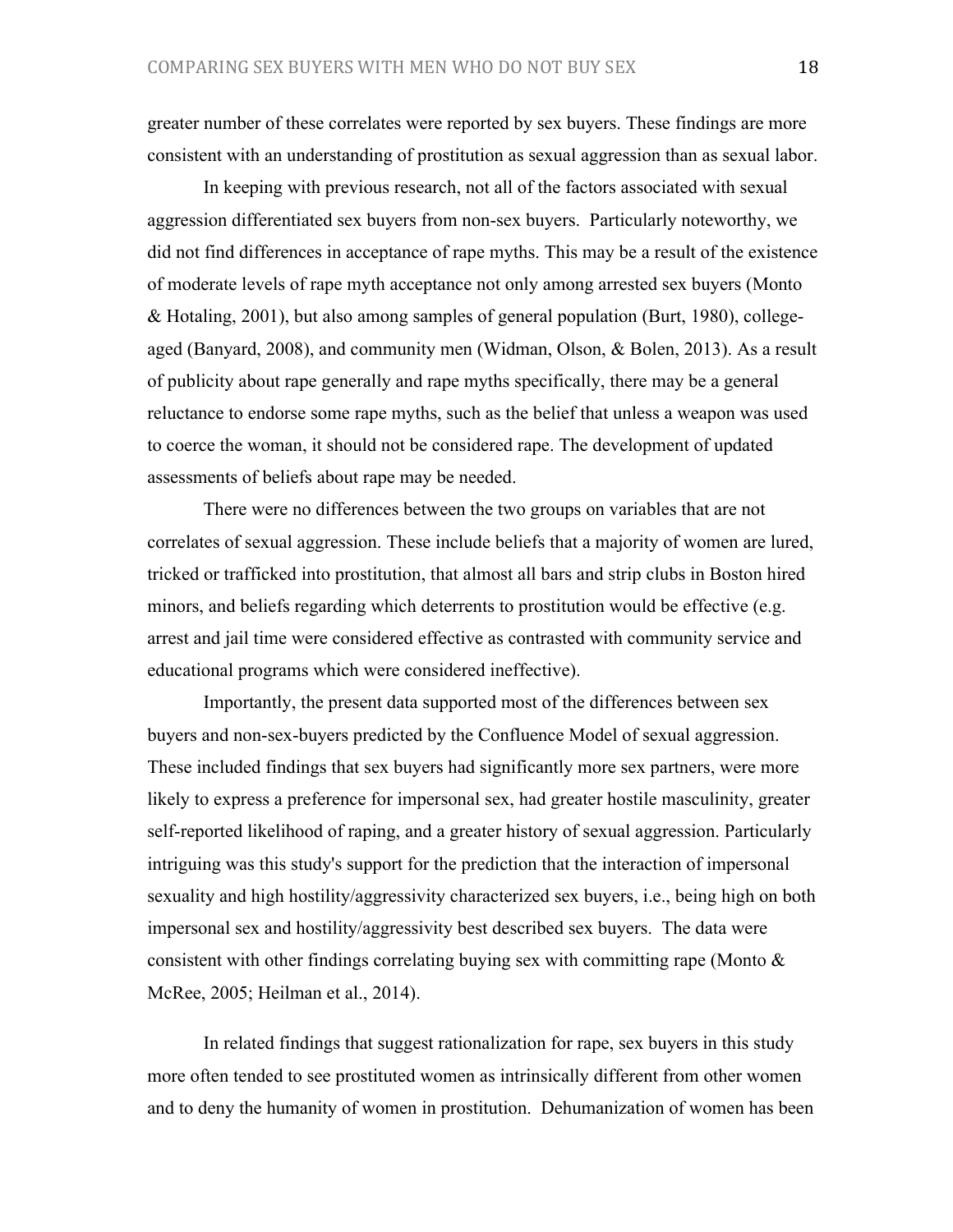associated with men's increased aggression (Greitemeyer &McLatchie, 2011; Rudman & Mescher, 2012).

We also found that sex buyers show less empathy for prostituted women than do non-sex-buyers. A key element in empathy is the ability to identify what someone else is feeling (Elliott et al., 2011). Future research on sex buyers might include general measures of both narcissism and empathy (Grijalva et al., 2014, Wheeler et al., 2002 ).

#### **Limitations of This Study**

Given the logistic difficulties and cost of obtaining a random sample of men who are representative of sex buyers (Faugier & Cranfield, 1995; McKeganey & Barnard, 1996), our sampling procedure represents an advance over studies that rely solely on data from men arrested for soliciting prostitution. Yet it is possible that men who respond to advertisements requesting participation in research on sexual attitudes may differ in unknown ways from the general population of men including sex buyers. Sex buyers in this study may have been more willing to reveal information about themselves because of the lack of police oversight and their anonymity. The physical and verbal sexual harassment of interviewers would probably not have occurred in a police-sponsored program.

Much of the information collected in this study was obtained by self-report. It is likely that participants' responses were influenced by their attempts to respond in a socially desirable direction, a common response set (Crowne & Marlowe, 1964). To the extent that a social desirability response set was operating, the men's responses would *minimize* endorsement of socially undesirable phenomena such as sexist attitudes, reports of sexual violence, etc. Therefore we suggest that the numbers reported here may underestimate the attitudes and behaviors we assessed.

In considering alternative explanations for the current findings, one could suggest that the reason that men who buy sex were found to be more like men at risk for sexual aggression than non-sex-buyers is that in the current context where prostitution is illegal, it is the more deviant, marginalized, and/or more hostile men who risk seeking out women in prostitution. Yet the fact that we did not find differences on variables unrelated to sexual aggression is somewhat inconsistent with such an explanation, since we might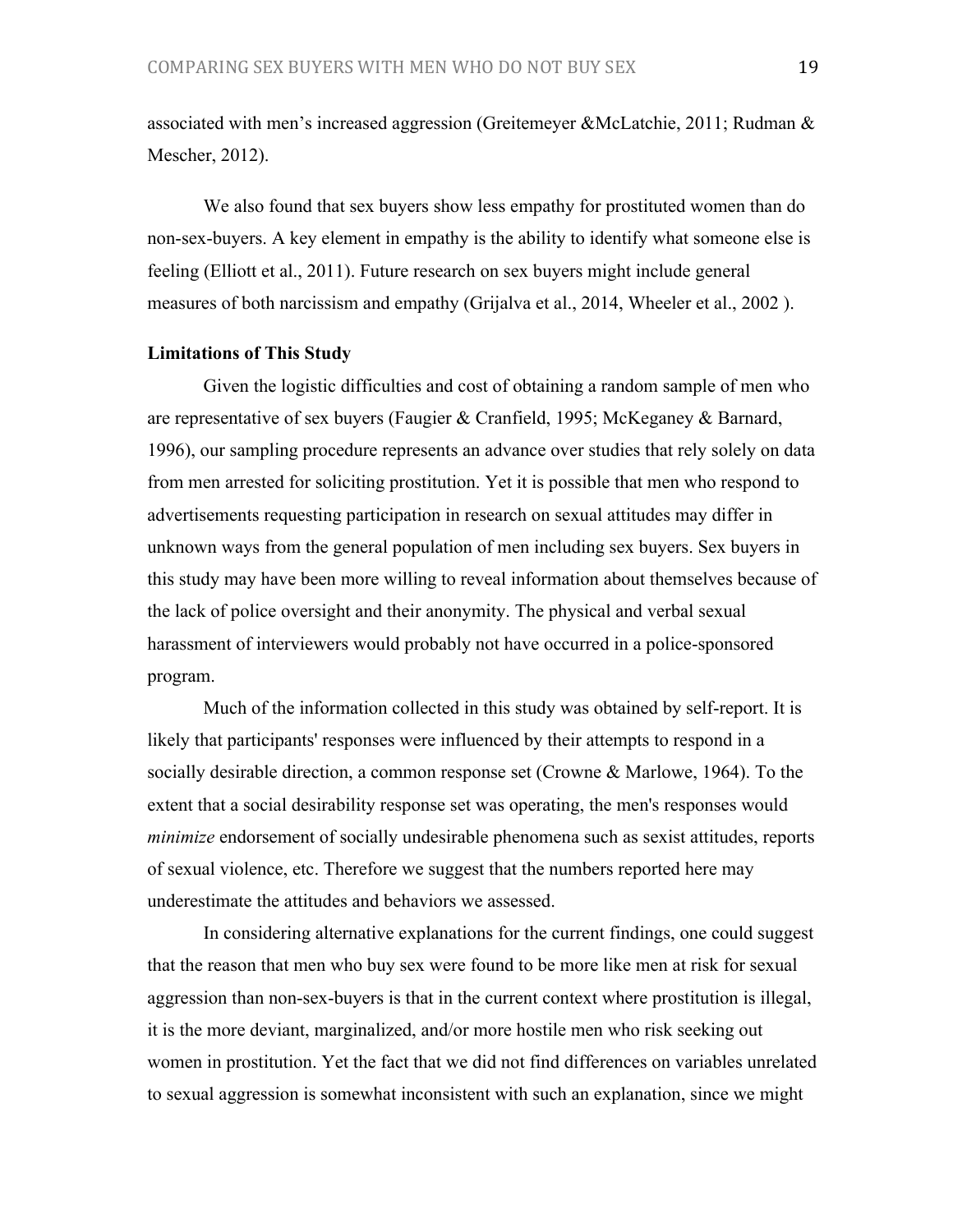expect more "deviant" men to generally differ on a wide variety of measures. In future research, a comparison of men who buy sex and those who do not in countries where prostitution is legal would provide useful data relevant to this issue.

### **Policy Implications**

There is considerable evidence that people in prostitution experience the sex industry as a form of aggression and exploitation (Boyer, 2008; Dworkin, 2000; Miller & Schwartz, 1995). Validating this perspective, in this study, men who bought sex demonstrated more sexually aggressive attitudes and behaviors than did non-sex-buyers.

Reducing or eliminating men's use of women in prostitution has been recommended based on the role of men's demand for prostitution in promoting sex trafficking (Raymond, 2004; U.S. Department of State, 2005; Waltman, 2011a). While a detailed discussion of legal approaches to prostitution is beyond the scope of this paper, the abolitionist approach of the Swedish law differs significantly from the better-known approaches of criminalization, decriminalization, or legalization.<sup>4</sup> The Swedish law  $(a)$ decriminalizes the person selling sex/being sold in prostitution, (b) criminalizes the sex buyer, and (c) provides funding for exit services for those in prostitution. Evaluations of this approach suggest that it has significantly reduced trafficking (Waltman, 2011b, 2014).

As this study and others suggest, reducing men's demand for prostitution may also have broader positive social consequences. Having found that in five diverse cultures, buying sex was associated with perpetrating rape, Heilman et al. (2014) concluded that "it is critical to dedicate resources and effort to programs that directly tackle issues of power, gender norms, entitlement, and sexism..."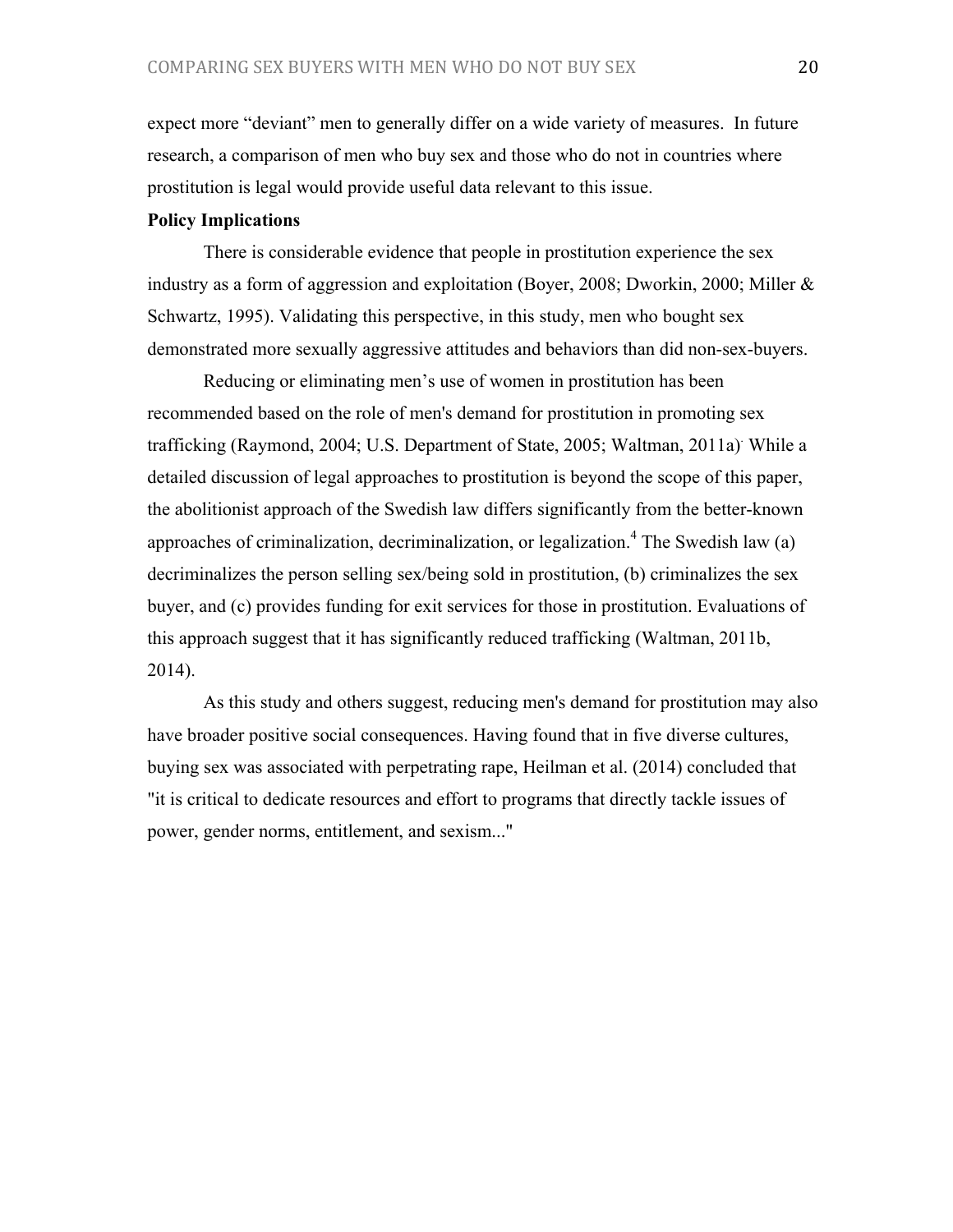#### **Notes**

<sup>1</sup> The Trafficking Victims Protection Act defines trafficking as "[T]he recruitment, [enticement,] harboring, transportation, provision, or obtaining of a person for the purposes of a commercial sex act." (U.S. Code, 2012). Prostitution often meets the legal definition of human trafficking in that pimping of a prostituted person cannot be distinguished from the identical crimes perpetrated in trafficking. Noting the impossibility of separating prostitution from trafficking in the real world, the United Nations Special Rapporteur on Trafficking in Persons noted that prostitution as it is practiced "usually does satisfy the elements of trafficking" (United Nations Economic and Social Council of the Commission on Human Rights, 2006). According to 18 estimates from 10 countries, most people in prostitution are pimped or trafficked (84%, ranging from 50% to 99% with 14 of the 18 estimates falling between 80% and 90%) (Farley, Franzblau, & Kennedy, 2014).

<sup>2</sup> Pornography production is usually filmed prostitution. Pornography may meet the legal definition of trafficking to the extent that the pornographer recruits, entices, or obtains the people depicted in pornography for the purpose of photographing commercial sex acts.

<sup>3</sup> Sexual harassment is defined as "unwelcome sexual advances, requests for sexual favors, and other verbal or physical conduct of a sexual nature that tends to create a hostile or offensive work environment." Both sex buyers and non-sex-buyers sexually harassed interviewers, for example, "do these questions turn you on?" Harassment by non-sex-buyers included asking inappropriate personal questions such as where the interviewer lived or addressing the interviewer as "baby" or "darling." Other sexual harassment by a non-sexbuyer included his statement that he was late for the interview because he was busy having sex with his wife. Sexual harassment by sex buyers was more frequent and more extreme; sometimes the interviewees treated the women interviewers like they treated prostituted women. For example, female interviewers were asked how they masturbated or had an interviewee's "big dick" described to them. One interviewer commented, "He compared me to what he would have wanted a prostitute to look like. He just said, 'Like you, a stereotypical fantasy girl.'" Several interviewers were propositioned for sex by sex buyers. An interviewer wrote in her notes, "He made me uncomfortable a few times when he stared at me in a certain way and also when he said he liked to use his memory and think of someone he was attracted to as pornography for himself.

<sup>4</sup> For a discussion of empirical and legal evidence regarding decriminalized prostitution, see Waltman, 2014.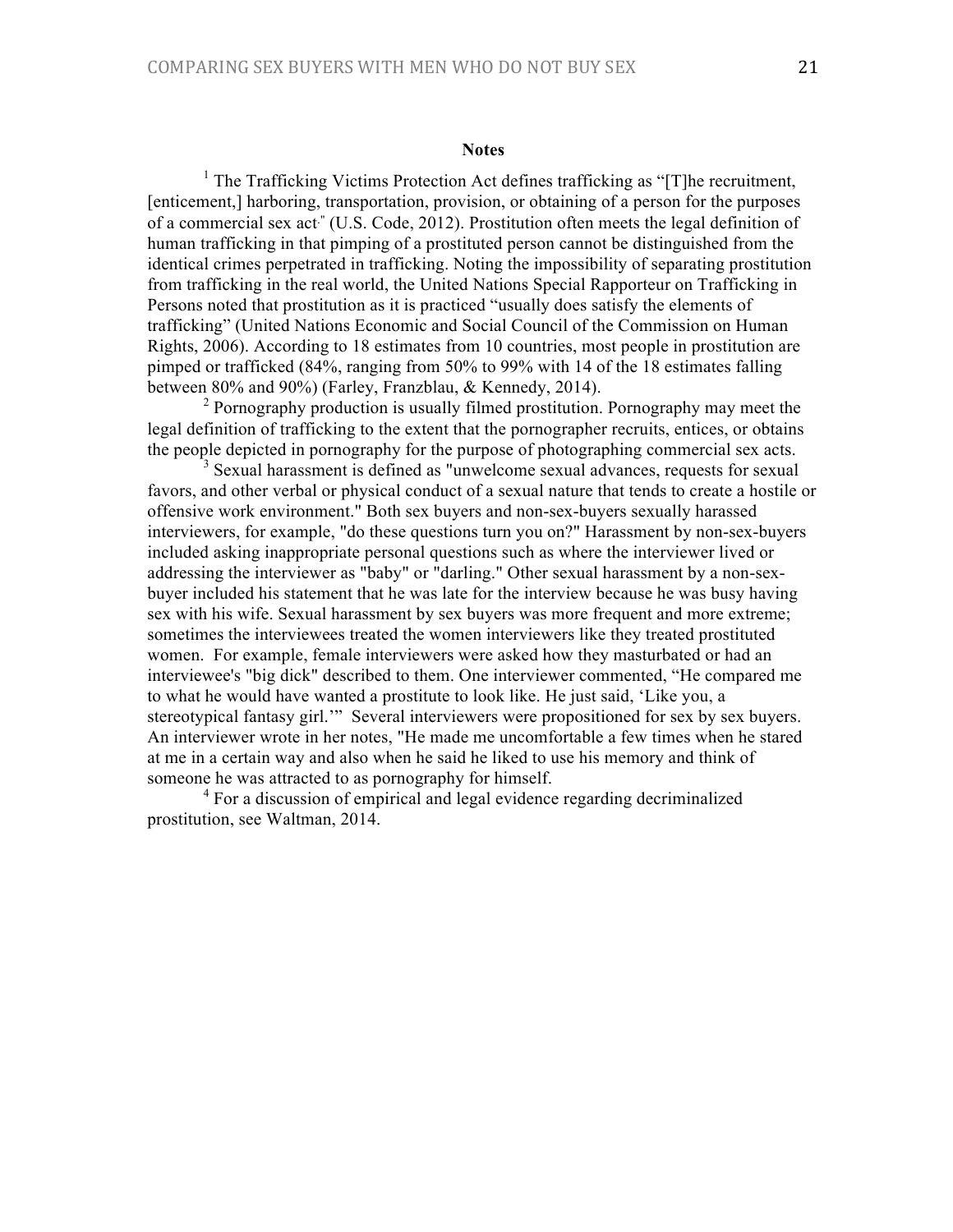## **References**

- Abbey, A., Jacques-Tiura, A.J., & LeBreton, J.M. (2011). Risk factors for sexual aggression in young men: An expansion of the Confluence Model *Aggressive Behavior, 37*, 450– 464.
- Abbey, A., Parkhill, M. R., BeShears, R., Clinton-Sherrod, A. M., & Zawacki, T. (2006). Cross-sectional predictors of sexual assault perpetration in a community sample of single African American and Caucasian men. *Aggressive Behavior, 32*, 54-67.
- Abramovich, E. (2005). Childhood sexual abuse as a risk factor for subsequent involvement in sex work: A review of empirical findings. *Journal of Psychology and Human Sexuality, 17*, 131-146.

American Psychological Association (2010). *Report of the APA Task Force on the sexualization of girls*. Retrieved from http://www.apa.org/pi/women/programs/girls/report-full.pdf

- Anderson, B., & O'Connell-Davidson, J. (2003). *Is trafficking in human beings demand driven? A multi-country pilot study*. Geneva: International Organization for Migration.
- Banyard, V. L. (2008). Measurement and correlates of prosocial bystander behavior: The case of interpersonal violence. *Violence and Victims, 23,* 83-97. doi: 10.1891/0886- 6708.23.1.83
- Blevins, K.R., & Holt, T.J. (2009). Examining the virtual subculture of johns. *Journal of Cotemporary Ethnography* 38, 619-648.
- Boyer, D. (2008). *Who pays the price? Assessment of youth involvement in prostitution in Seattle.* Seattle: Human Services Department, Domestic Violence and Sexual Assault Prevention Division.
- Burt, M. R. (1980). Cultural myths and support for rape. *Journal of Personality and Social Psychology*, *38*, 217-230.
- Carroll, J. S., Padilla-Walker, L. M., Nelson, L. J., Olson, C. D., Barry, C. M., & Madsen, S. D. (2008). Generation XXX: Pornography acceptance and use among emerging adults. *Journal of Adolescent Research*, *23*, 6-30.
- Cotton, A., Farley. M., & Baron, R. (2002). Attitudes toward prostitution and acceptance of rape myths. *Journal of Applied Social Psychology*, *32*, 1790-1796.
- Crowne, D. P., & Marlowe, D. (1964). *The approval motive: Studies in evaluative dependence*. New York: John Wiley.
- Dean, K. & Malamuth, N.M. (1997). Characteristics of men who aggress sexually and of men who imagine aggressing: Risk and moderating variables. *Journal of Personality and Social Psychology, 71*, 449-455.
- Decker, M. R., Seage, G. R., III, Hemenway, D., Gupta, J., Raj, A., & Silverman, J. G. (2009). Intimate partner violence perpetration, standard and gendered STI/HIV risk behaviour, and STI/HIV diagnosis among a clinic-based sample of men. *Sexually Transmitted Infections, 85,* 555-560.
- Deer, S. (2010). Relocation revisited: Sex trafficking of Native women in the United States. *William Mitchell Law Review*, *36*, 621-682.
- DeGue, S., & DiLillo, D. (2005). "You would if you loved me": Toward an improved conceptual and etiological understanding of male sexual coercion. *Aggression and Violent Behavior, 10,* 513-532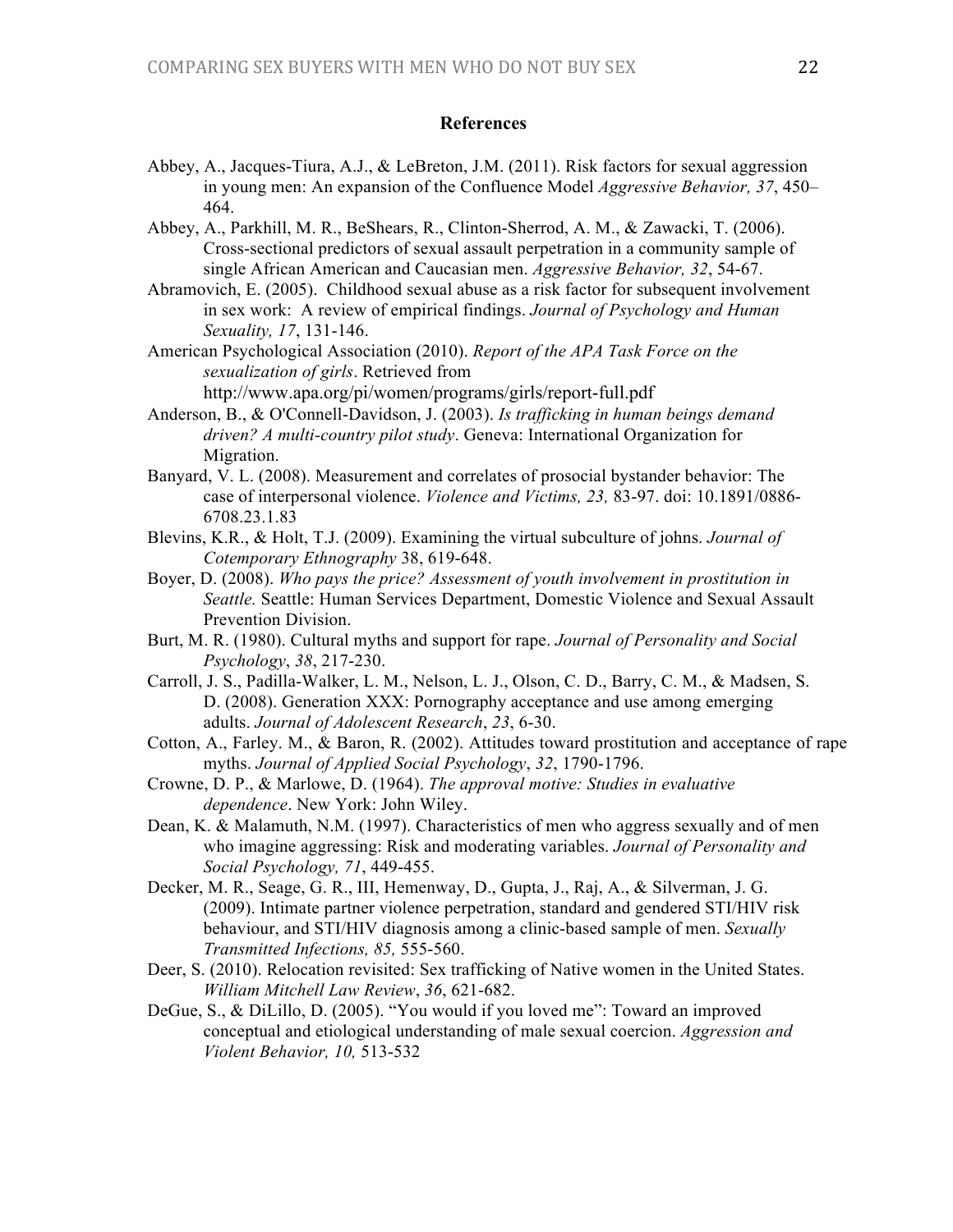- Dhaliwal, G. K., Gauzas, L., Antonowicz, D. H., & Ross, R. R. (1996). Adult male survivors of childhood sexual abuse: Prevalence, sexual abuse characteristics, and long-term effects. *Clinical Psychology Review, 16*, 619-639.
- Di Nicola, A., Cuaduro, A. Lombardi, M., & Ruspini, P. (Eds.). (2009). *Prostitution and human trafficking: Focus on clients.* NewYork: Springer.
- Dworkin, A. (2000) Against the male flood: Censorship, pornography, and equality. In D. Cornell (Ed.), *Oxford readings in feminism: Feminism and pornography* (pp 19-38). Oxford: Oxford University Press.
- Elliott, R., Bohart, A. C., Watson, J.C., & Greenberg, L. S. (2011). Empathy. *Psychotherapy*, *48*, 43-49. doi: 10.1037/a0022187
- Farley, M., Cotton, A., Lynne, J., Zumbeck, S., Spiwak, F., Reyes, M. E., . . . Sezgin, U. (2003). Prostitution and trafficking in 9 countries: Update on violence and posttraumatic stress disorder. *Journal of Trauma Practice, 2*, 33-74.
- Farley, M., Franzblau, K., & Kennedy, A. E. (2014). Online prostitution and trafficking. *Albany Law Review, 77,* 1039-1094.
- Farley, M., Macleod, J., Anderson, L., & Golding, J. M. (2011). Attitudes and social characteristics of men who buy sex in Scotland. *Psychological Trauma: Theory, Research, Practice, and Policy, 3/4*, 369-383.
- Faugier, J., & Cranfield, S. (1995). Reaching male clients of female prostitutes: The challenge for HIV prevention. *AIDS Care: Psychological and Socio-Medical Aspects of AIDS/HIV, 7*, 21-32.
- Flood, M., & Pease, B. (2009). Factors influencing attitudes to violence against women. *Trauma, Violence, and Abuse, 10,* 125-142.
- Greitemeyer, T. & McLatchie, N. (2011). Denying humanness to others: A newly discovered mechanism by which violent video games increase aggressive behavior. *Psychological Science, 22,* 1-7. doi: 10.1177/0956797611403320.
- Grijalva, E., Newman, D. A., Tay, L., Donnellan, M. B., Harms, P. D., Robins, R. W., & Yan, T. (2015). Gender differences in narcissism: A meta-analytic review. *Psychological Bulletin*, *141*, 261-310. doi: /10.1037/a0038231
- Haslam, N., Loughnan, S., Reynolds, C., & Wilson, S. (2007). Dehumanization: A new perspective. *Social and Personality Psychology Compass*, *1*, 409–422.

Heilman, B., Herbert, L., & Paul-Gera, N. (2014). *The making of sexual violence: How does a boy grow up to commit rape? Evidence from five IMAGES countries.* Washington, DC: International Center for Research on Women (ICRW) and Washington, DC: Promundo. Retrieved from:

http://www.icrw.org/files/publications/The%20Making%20Of%20Sexual%20Violen ce%20-%20June%202014%20-%20WEB%20PREVIEW.pdf

- Jenness, V. (1990). From sex as sin to sex as work: COYOTE and the reorganization of prostitution as a social problem. *Social Problems, 37*, 403
- Jewkes, R., Dunkle, K., Koss, M. P., Levin, J. B., Nduna, M., Jama, N., & Sikweyiya, Y. (2006). Rape perpetration by young, rural South African men: Prevalence, patterns and risk factors. *Social Science & Medicine, 63,* 2949-2961.
- Klein, C., Kennedy, M. A., & Gorzalka, B. B. (2009). Rape myth acceptance in men who completed the prostitution offender program of British Columbia. *International Journal of Offender Therapy & Comparative Criminology, 53,* 305-315.
- Koss, M. P., & Cleveland, H. H. (1997). Stepping on toes: Social roots of date rape lead to intractability and politicization. In M. D. Schwartz (Ed.), *Researching sexual violence against women: Methodological and personal perspectives* (pp. 4-21). London: Sage.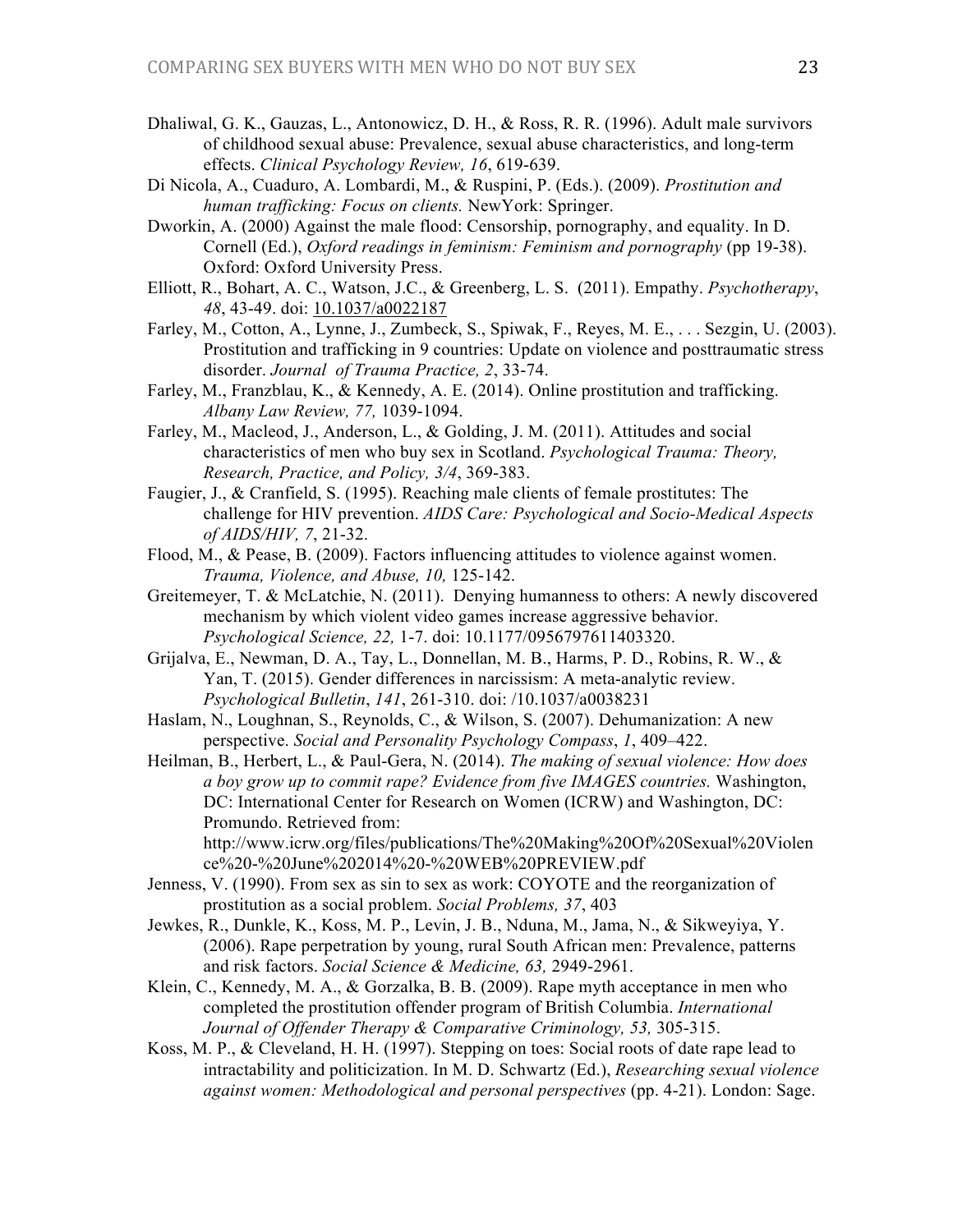- Koss, M.P., & Dinero, T.E. (1988). Predictors of sexual aggression among a national sample of male college students. *Annals of the New York Academy of Sciences, 528*, 133-147.
- Koss, M. P., & Oros, C. J. (1982). Sexual Experiences Survey: A research instrument investigating sexual aggression and victimization. *Journal of Consulting and Clinical Psychology, 50,* 455-457.
- Kramer, L. (2003). Emotional experiences of performing prostitution. *Journal of Trauma Practice, 2,* 187-198.
- LeBreton, J. M., Baysinger, M., Abbey, A., & Jacques-Tiura, A. J. (2013). The relative importance of psychopathy-related traits in predicting impersonal sex and hostile masculinity. *Personality and Individual Differences, 55*, 817-822
- Leidholdt, D. (1993). Prostitution: A violation of women's human rights. *Cardozo Women's Law Journal, 1,* 133-147.
- Leigh, C. (1997). Inventing sex work. In J. Nagel (Ed.), *Whores and other feminists* (pp. 226- 231). New York: Routledge.
- Levant, R., Richmond, K., Majors, I., Inclan, J. E., Rosello, J. M., Heesacker, M., Rowan, G.T., Sellers, A. (2003). A multicultural investigation of masculinity, ideology, and alexithymia. *Psychology of Men and Masculinity*, 4, 91-99
- Lisak, D., & Ivan, C. (1995). Deficits in intimacy and empathy in sexually aggressive men. *Journal of Interpersonal Violence*, *10*, 296-308.
- Logan-Greene, P., & Davis, K.C. (2011). Latent profiles of risk among a community sample of men: Implications for sexual aggression. *Journal of Interpersonal Violence, 26*, 1463- 1477.
- Lonsway, K., & Fitzgerald, L.F. (1994). Rape myths: In review. *Psychology of Women Quarterly, 18*, 133-164.
- Malamuth, N. M. (1981). Rape proclivity among males. *Journal of Social Issues, 37*, 138- 157.
- Malamuth (2003). Criminal and non-criminal sexual aggressors: Integrating psychopathy in a hierarchical-mediational confluence model. *Annals of the New York Academy of Sciences, 989,* 33-58.
- Malamuth, N.M. & Hald, G.M. (in press). The Confluence Mediational Model of sexual aggression. In T. Ward & A. Beech (Eds.) *Theories of sexual aggression.* New York: Wiley.
- Malamuth, N. M., Hald, G. M., & Koss, M. (2012). Pornography, individual differences in risk and men's acceptance of violence against women in a representative sample. *Sex Roles, 66*, 427-439.
- Malamuth, N. M.**,** Linz D.**,** Heavey, C. L.**,** Barnes, G., & Acker, M. (1995). Using the Confluence Model of sexual aggression to predict men's conflict with women: A 10- Year Follow-Up Study. *Journal of Personality and Social Psychology, 69*, 353-369.
- Malamuth, N. M., Sockloskie, R. J., Koss, M. P., & Tanaka, J. S. (1991). Characteristics of aggressors against women: Testing a model using a national sample of college students. *Journal of Consulting and Clinical Psychology 59*: 670-681.
- McKeganey, N., & Barnard, M. (1996). *Sex work on the streets: Prostitutes and their clients*. Berkshire: Open University Press.
- Metro Boston Data Common (2010) *Population by Race/Ethnicity for 2000 and 2010.* Retrieved from http://metroboston.datacommon.org/datasets/fc9cb690-93f1-4d9abad9-b3283aedba8c
- Miller, J., & Schwartz, M. D. (1995). Rape myths and violence against street prostitutes, *Deviant Behavior, 16,* 1-23.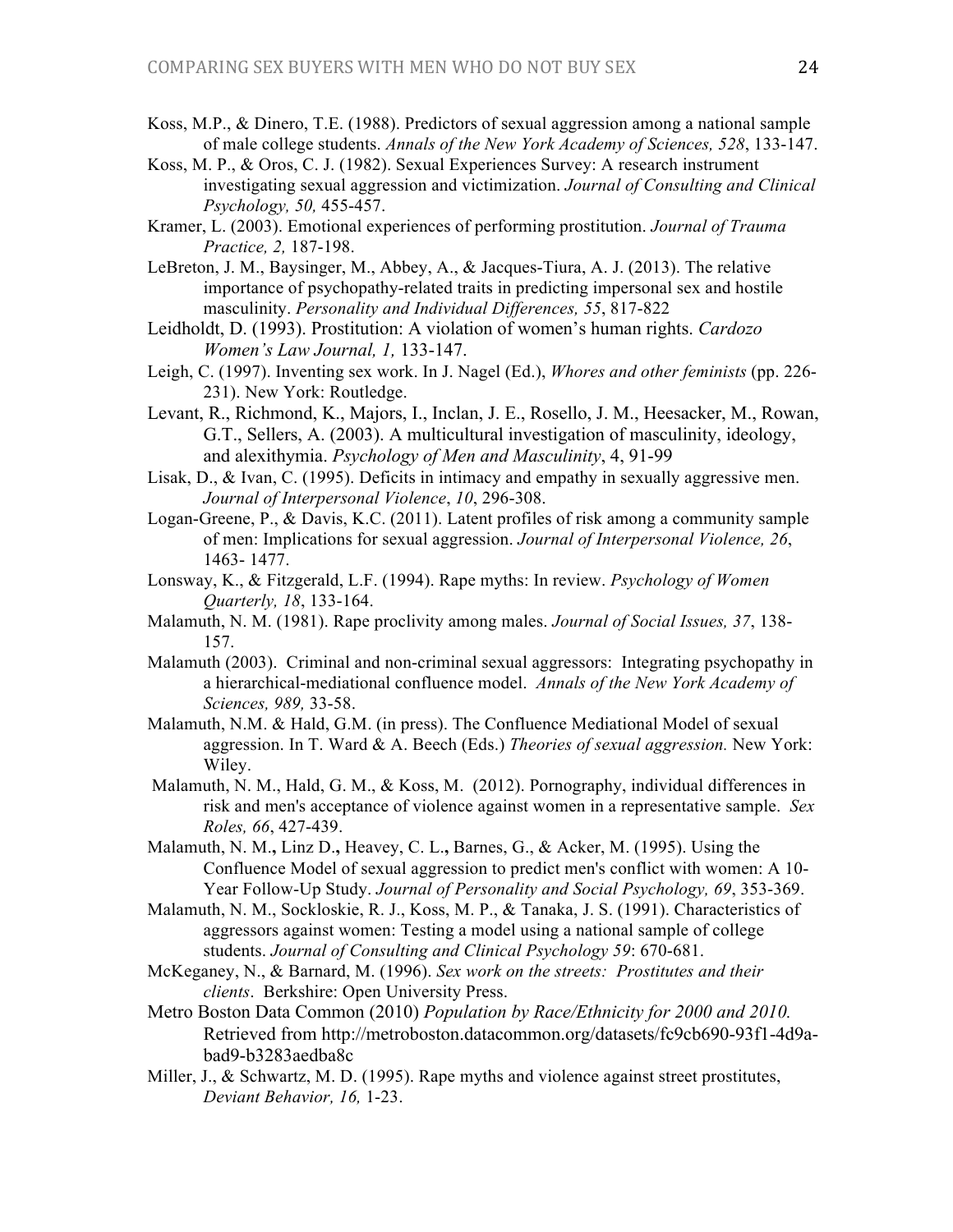- Milrod, C., & Monto, M. (2012). The hobbyist and the girlfriend experience: Behaviors and preferences of male customers of Internet sexual service providers. *Deviant Behavior, 33,* 792–810.
- Milrod, C. & Weitzer, R. (2012). The intimacy prism: Emotion management among the clients of escorts. *Men and Masculinities, 15*, 447-467. doi: 10.1177/1097184X12452148
- Monto, M. A., & Hotaling, N. (2001). Rape myth acceptance among the male clients of female street prostitutes. *Violence Against Women*, *7,* 275-293.
- Monto, M. A., & McRee, N. (2005). A comparison of the male customers of female street prostitutes with national samples of men. *International Journal of Offender Therapy and Comparative Criminology*, *49,* 505-529.
- Monto, M.A., & Milrod, C. (2014). Ordinary or peculiar men? Comparing the customers of prostitutes with a nationally representative sample of men. *International Journal of Offender Therapy and Comparative Criminology, 58*, 802-820.
- Murnen, S.K., Wright, C., & Koluzny, G. (2002). If "boys will be boys," then girls will be victims? A meta-analytic review of the research that relates masculine ideology to sexual aggression. *Sex Roles,* 46, 359-375.
- O'Connell-Davidson, J. (1998). *Prostitution, power and freedom*. Ann Arbor: University of Michigan Press.
- Payne, D. L., Lonsway, K. A., & Fitzgerald, L. F. (1999). Rape myth acceptance: Exploration of its structure and its measurement using the Illinois Rape Myth Acceptance Scale. *Journal of Research in Personality, 33,* 27-68.
- Perkins, D. L. (1991). *Working girls: Prostitutes, their life and social control.* Canberra: Australian Institute of Criminology.
- Raj, A., Reed, E., Welles, S. L., Santana, M. C., & Silverman, J. G. (2008). Intimate partner violence perpetration, risky sexual behavior, and STI/HIV diagnosis among heterosexual African American men. *American Journal of Men's Health, 2,* 291-295.
- Raymond, J. G. (2004). Prostitution on demand: Legalizing the buyers as sexual consumers. *Violence Against Women, 10,* 1156-1186.
- Rudman, L. & Mescher, K. (2012). Of animals and objects: Men's implicit dehumanization of women and likelihood of sexual aggression. *Personality and Social Psychology Bulletin, 38,* 734-746.
- Schmidt, Megan A. (2003). Attitudes toward prostitution and self-reported sexual violence in college men (Doctoral dissertation, Pacific University). Retrieved from http://commons.pacificu.edu/spp/673
- Shively, M., Kliorys, K., Wheeler, K., & Hunt, D. (2012). *A national overview of prostitution and sex trafficking demand reduction efforts.* (Document no. 238796). Retrieved from National Criminal Justice Reference Service website: https://www.ncjrs.gov/pdffiles1/nij/grants/238796.pdf
- Silbert, M.H., & Pines, A.M. (1982).Victimization of street prostitutes. *Victimology: An International Journal*, *7*, 122-133.
- Silbert, M. H. & Pines, A. M. (1983). Early sexual exploitation as an influence in prostitution. *Social Work, 28*, 285-289.
- Thomas, T. A., & Fremouw, W. (2009). Moderating variables of the sexual "victim to offender" cycle in males. *Aggression and Violent Behavior, 14*, 382-387.
- Truman, D. M., Tokar, D. M., & Fischer, A. R. (1996). Dimensions of masculinity: Relations to date rape, supportive attitudes, and sexual aggression in dating situations. *Journal of Counseling and Development, 74*, 555-562.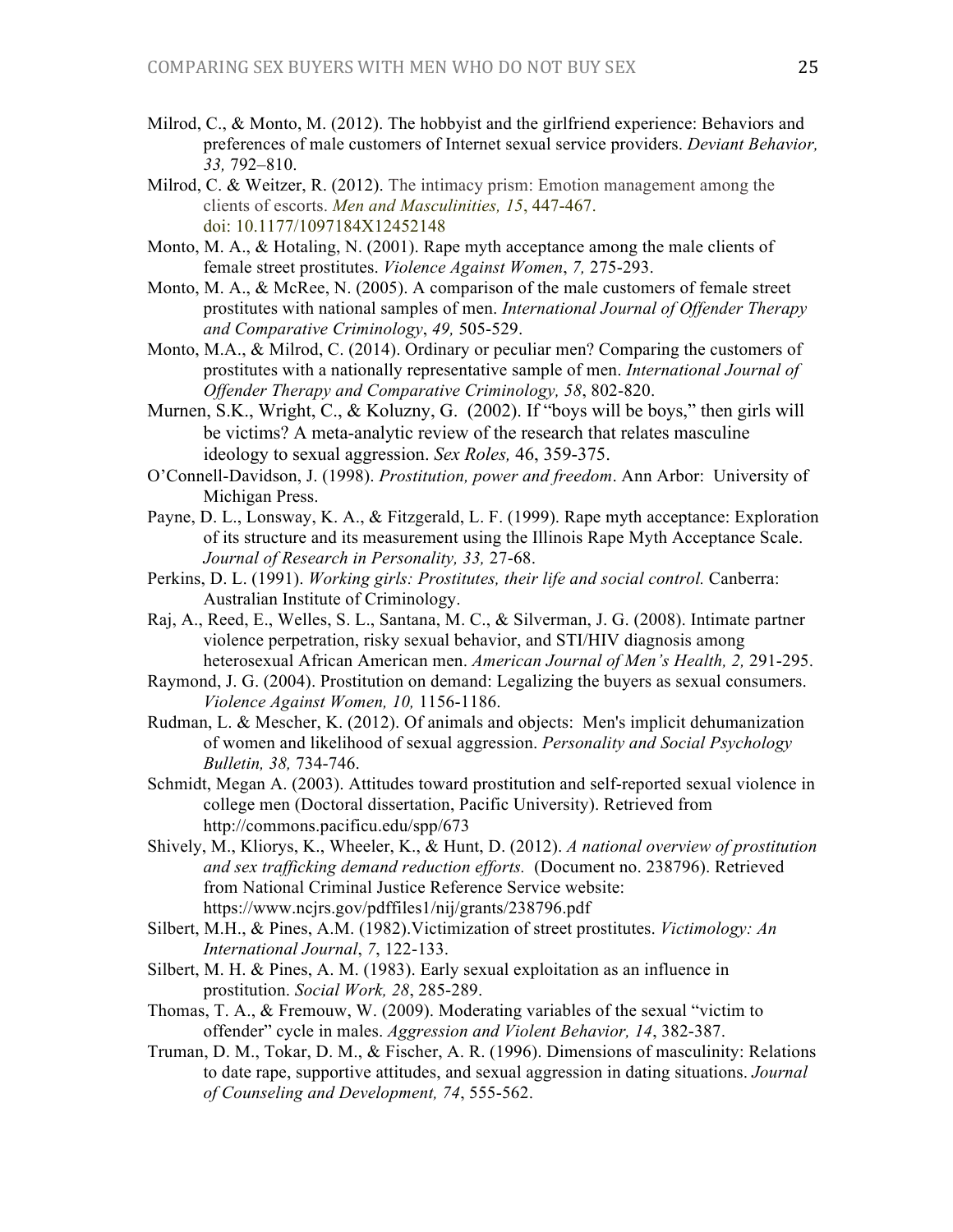- United Nations Economic and Social Council of the Commission on Human Rights (2006). Integration of the human rights of women and a gender perspective. Report of the *Special Rapporteur on the human rights aspects of the victims of trafficking in persons, especially women and children (Sigma Huda).* Retrieved from http://www.refworld.org/topic,50ffbce582,50ffbce5121,48abd53dd,0,UNCHR,T HEMREPORT,.html
- U.S. Census Bureau (2000). *Census 2000 data for the state of Massachusetts.* Retrieved from https://www.census.gov/census2000/states/ma.html
- U.S. Code (2012) Trafficking Victims Protection Act. Chapter 22:7102 (9). Washington, D.C. Retrieved from http://uscode.house.gov/view.xhtml?req=granuleid:USC-prelimtitle22-section7102&num=0&edition=prelim
- U.S. Department of State (2005). *Trafficking in persons report.* Washington, DC. Retrieved from http://www.state.gov/documents/organization/47255.pdf
- Vogel, B. L. (2000). Correlates of pre-college males' sexual aggression: Attitudes, beliefs and behavior. *Women and Criminal Justice, 11*, 25-47.
- Waltman, M. (2011a). Prohibiting sex purchasing and ending trafficking: The Swedish prostitution law. *Michigan Journal of International Law, 33,* 133-157.
- Waltman, M. (2011b). Sweden's prohibition of purchase of sex: The law's reasons, impact, and potential. *Women's Studies International Forum, 5,* 449-474.
- Waltman, M. (2014). Assessing arguments, evidence, and inequality in Bedford *v.* Canada. *Harvard Journal of Law and Gender*, *37,* 459-544.
- Wheeler, J. G., George, W. H., & Dahl, B. J. (2002). Sexually aggressive college males: Empathy as a moderator in the "confluence model" of sexual aggression. *Personality and Individual Differences, 33*, 759-775.
- Widman, L., Olson, M. A., & Bolen, R. M. (2013). Self-reported sexual assault in convicted sexual offenders and community men. *Journal of Interpersonal Violence, 28*, 1519- 1536.
- Xantidis, L., & McCabe, M. P. (2000). Personality characteristics of male clients of female commercial sex workers in Australia. *Archives of Sexual Behavior, 29,* 165-176.
- Zurbriggen, E. (2002). Sexual objectification by research participants: Recent experiences and strategies for coping. *Feminism & Psychology, 12,* 261-268.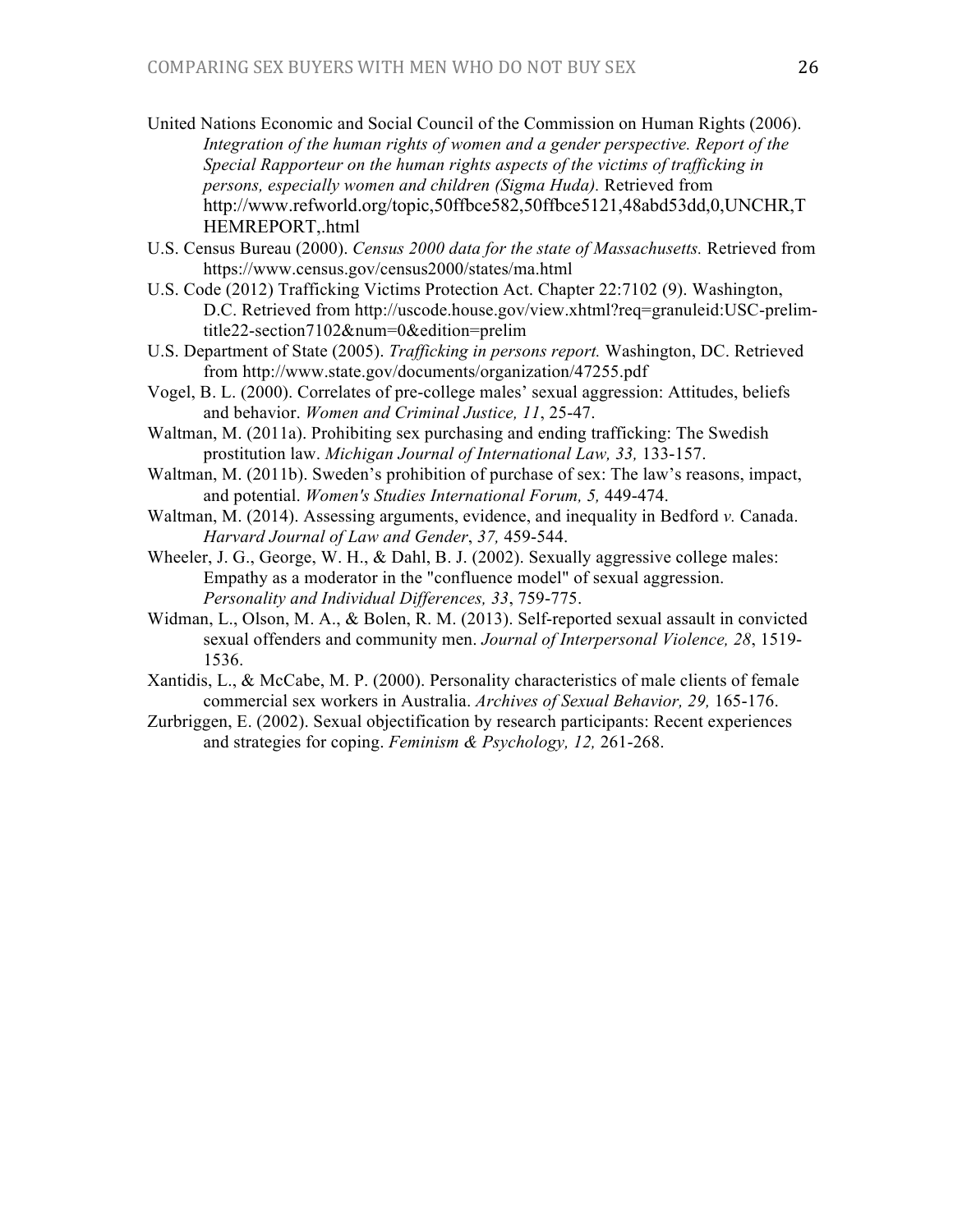## **Author Biographies**

Melissa Farley is a psychologist who is Executive Director of Prostitution Research & Education. She has 49 publications in the field of violence against women, most of which address prostitution, pornography, and sex trafficking.

Jacqueline M. Golding is Professor Emeritus, Institute for Health & Aging, University of California, San Francisco and a psychologist in private practice. She has nearly 100 peerreviewed publications, primarily focusing on psychiatric epidemiology and long-term health-related correlates of trauma.

Emily Schuckman Matthews is an Assistant Professor of European Studies at San Diego State University. Her primary research area is the representation of prostitution in Russian literature and film.

Neil Malamuth is Professor of Communication and Psychology at UCLA. He has close to 150 publications, primarily focusing on the characteristics of men in the general population more likely to commit sexual aggression. His Confluence Model has enabled a successful profiling of such men.

Laura Jarrett is a litigation associate at Latham & Watkins LLP in Chicago, IL. A graduate of Harvard Law School, her current practice includes white collar defense, government investigations, and complex civil litigation in federal and state court.